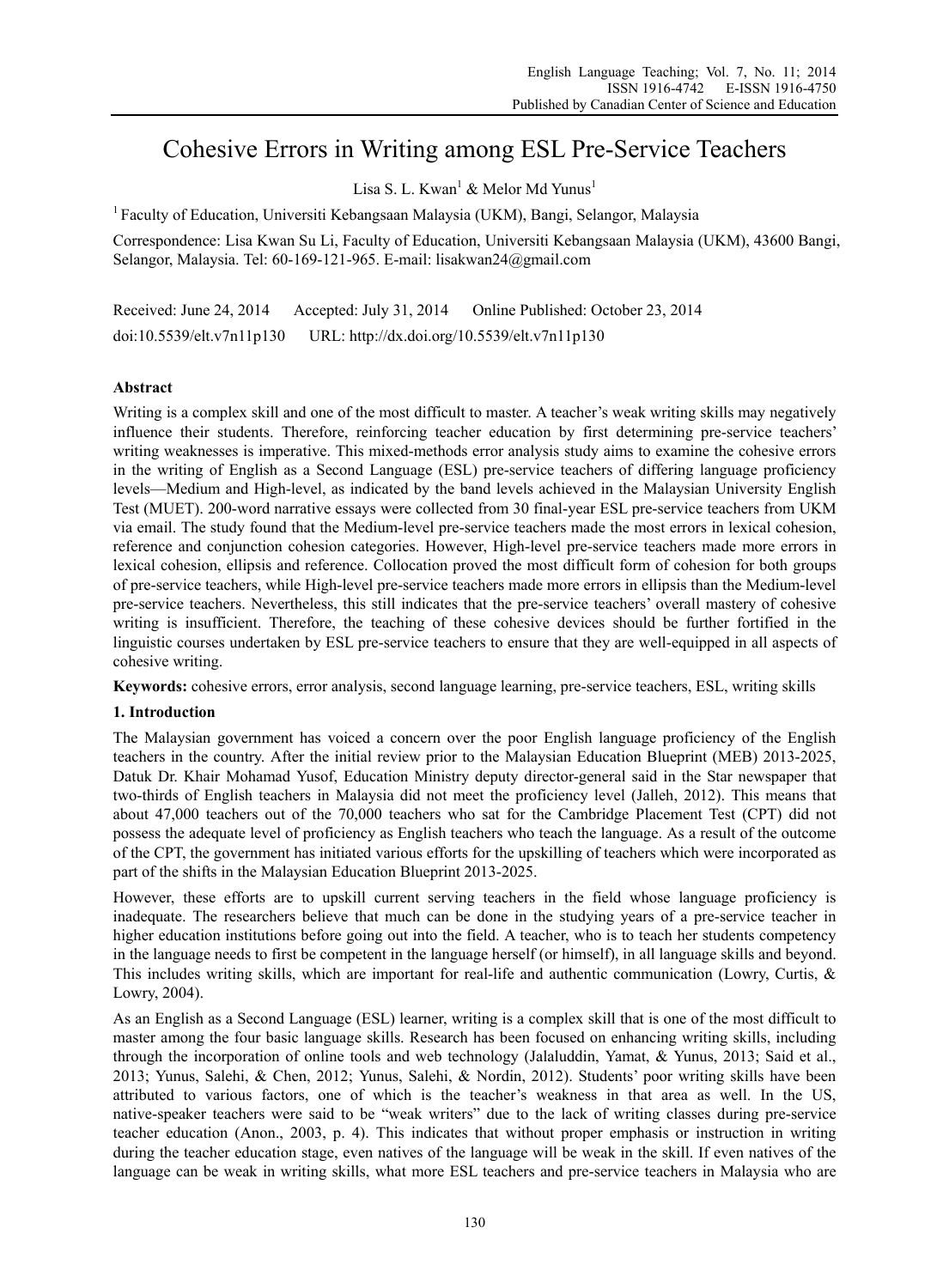#### often still ESL learners themselves?

This is of utmost importance and concern as teachers who are not proficient in the language may cause negative language error transfer to students (Nel & Müller, 2010). A review of literature discovered that teaching factors do affect student outcomes (Kyriakides, Christoforou, & Charalambous, 2013), implicating that a teacher's actions and competence have an influence on their students' achievement. This indicates that teachers' inadequacy in writing skills may affect students' writing as well by transferring common errors made by the teacher to students' writing. In the meantime, studies have suggested that writing quality is highly related to cohesion and coherence (DeVillez, 2003). Hence, it is also relevant and important to investigate these aspects in teachers' writing as an indication of their writing proficiency and quality. While there have been studies done on students' cohesion and use of cohesive devices in writing (Crossley & McNamara, 2010a; McNamara, Crossley, & McCarthy, 2010; Tangkiengsirisin, 2010), little research has been done on cohesive errors (Sadighi & Heydari, 2012). However, Sadighi and Heydari's (2012) study did find that students of differing levels of proficiency made more errors in different types of cohesion devices. The researchers believe that the study of the cohesive errors made by learners, besides the use of cohesive devices, is equally important as it provides tangible evidences of what the learner has or has not mastered, and what is lacking in their linguistic development (Corder, 1967), especially in the aspect of cohesion in writing. In addition, to the knowledge of the researchers, there are no studies done that look into the cohesive errors produced by Malaysian ESL pre-service teachers in writing.

Efforts in improving teacher quality especially in writing skills need to be gradual and systematic rather than impulsive in order to be effective in the long-term. A better understanding of the weaknesses in cohesive writing is first required to inform subsequent steps to improve ESL pre-service teachers' written language proficiency. In order to obtain that, error analysis needs to be performed to identify frequent cohesive errors plaguing ESL pre-service teachers. This study aims to examine the most frequent cohesive errors produced by ESL pre-service teachers of different proficiency levels, and explore the similarities and differences between them; from which implications for teacher education may be drawn.

#### **2. Literature Review**

#### *2.1 Cohesion in Second Language Writing*

Halliday and Hasan's (1976) seminal work drew attention to cohesion in writing besides providing a comprehensive and systematic analysis of cohesion in text. Cohesion has been regarded as highly important in the organisation of text. Halliday and Hasan (1976) explain that cohesion is a semantic concept related to meaning within the text, rather than a structural one. A cohesive text is when "the interpretation of some element in the discourse is dependent on another" (Halliday & Hassan, 1976, p. 5). This dependence on other elements within the discourse is realised through cohesive ties that ultimately make the text cohesive. These elements that Halliday and Hasan (1976) refer to are cohesive devices, which are responsible for forming the semantic ties within the text that brings the entire text together.

Other researchers and linguists later built upon the foundation laid by Halliday and Hasan (1976). Grabe (1985) also suggested linguistic features in the text that account for its cohesiveness, while Hinkel (2003, p. 279) conceptualized cohesion as "the connectivity of ideas in discourse and sentences to one another in text, thus creating the flow of information in a unified way". Hence, from these definitions, cohesion can be said to be the connectivity and flow within the text that are established through the use of devices that cause the elements within the text to be inter-related and inter-dependent.

#### *2.2 Halliday and Hasan's Cohesion Taxonomy*

Research in the field of cohesion in writing have prominently referred to and adhered to Halliday and Hasan's (1976) Cohesion Taxonomy. Various studies employing the taxonomy demonstrate the success and value of the taxonomy with regards to research on cohesion and even cohesive errors (Huang, 2005; Na, 2011; Ong, 2011). Similarly, the present study chose to adhere to Halliday and Hasan's (1976) Cohesion Taxonomy as it offers the most comprehensive and systematic analysis of cohesion ties in English. Halliday and Hasan (1976) defined cohesion as what occurs when the comprehension of one element is dependent on another within the text.

Halliday and Hasan (1976) identified five categories of cohesion: reference, substitution, ellipsis, conjunction and lexical cohesion. The first three types fall under the category of grammatical cohesion. Reference uses personal pronouns, demonstratives and comparatives to establish a cohesive relation between the cohesive item and its antecedent. Substitution refers to the replacement of an item by another, while ellipsis refers to omission of an item; both occur at nominal, verbal and clausal levels. Conjunctive cohesion lies on the borderline between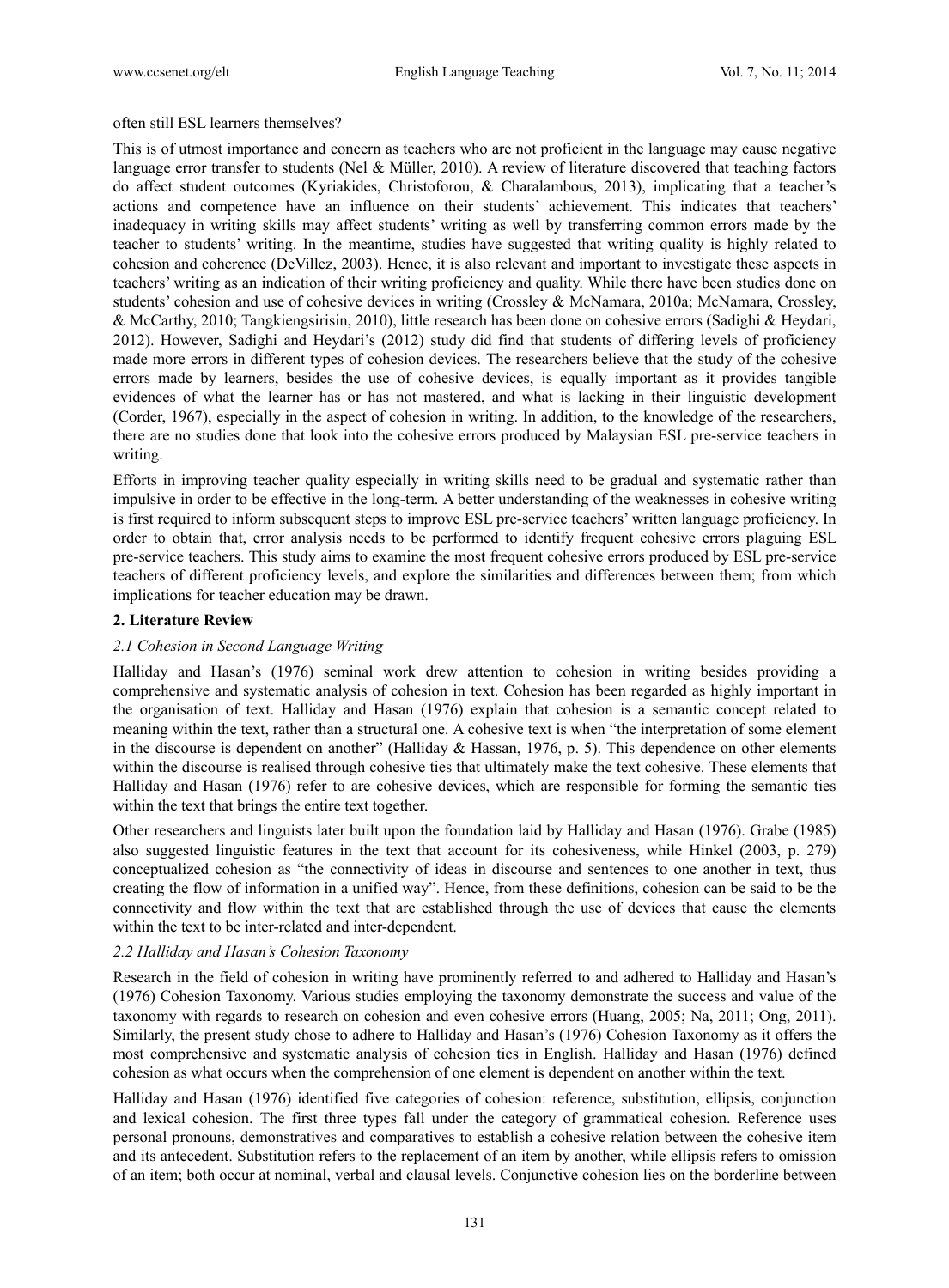grammatical cohesion and lexical cohesion, and is established by the use of conjunctions like thus, because, and so. Conjunctive cohesion can occur within and between sentences. Lexical cohesion on the other hand refers to relationships between any lexical item and some previously occurring lexical item in the text quite independently of the grammatical category of the items in question. Cohesion on a lexical level may be established through the repetition of words, synonymy or antonymy. Apart from that, hyponymy, or the use of superordinates of words, and collocation, which is the linking of lexical items that often co-occur in a particular context of text, are also forms of lexical cohesion. A summary of Halliday and Hasan's (1976) Cohesion Taxonomy including all its subcategories can be seen below:

| Category         | Sub-category  |
|------------------|---------------|
| Reference        | personal      |
|                  | demonstrative |
|                  | comparative   |
| Substitution     | nominal       |
|                  | verbal        |
|                  | clausal       |
| Ellipsis         | nominal       |
|                  | verbal        |
|                  | clausal       |
| Conjunction      |               |
| Lexical cohesion | repetition    |
|                  | synonymy      |
|                  | antonymy      |
|                  | hyponymy      |
|                  | collocation   |

Table 1. Halliday and Hasan's (1976) cohesion taxonomy

### *2.3 Studies on Cohesion*

Quite a number of studies have presented evidence of a significant relationship between cohesive ties and writing quality (Liu & Braine, 2005; Song & Xia, 2002). Liu and Braine (2005) examined argumentative writing of Chinese undergraduate students and found that the use of certain cohesive devices was a factor for high quality in writing. Recent studies also found positive correlations between the number of cohesive ties and writing quality, albeit a weak one, whereby they were better predictors of students' quality of writing (Zhang, 2010). In contrast, Castro (2004) reported no difference in terms of cohesive density in good and poor compositions (Castro, 2004). Thus, even the use of cohesive devices as higher quality writing has not been truly substantiated either.

The relationship between cohesion and proficiency is yet another hazy one. In another study investigating writing proficiency of Hong Kong high school students by Crossley and McNamara (2010b), second language writers who are considered highly proficient did not necessarily produce essays that were more cohesive. Instead, they appeared to demonstrate more "linguistic sophistication" by employing a wider range of words that were less familiar and less frequently used (2010b, p. 17). This was said to be probably due to the "reverse cohesion effect" whereby there is an inverse relationship between writer's proficiency and cohesiveness. Studies in reading had discovered that low-knowledge readers benefit more from cohesive texts, while high knowledge readers from less-cohesive texts. More proficient writers, then, in assuming other high knowledge readers, may produce less-cohesive texts (Crossley & McNamara, 2010b). Hence, cohesive writing may not necessarily be an indicator of higher writing proficiency.

Comparison studies between different groups of learners were also conducted to investigate similarities and differences in the use of cohesion in writing. Na (2011) attempted to compare the cohesive devices and cohesive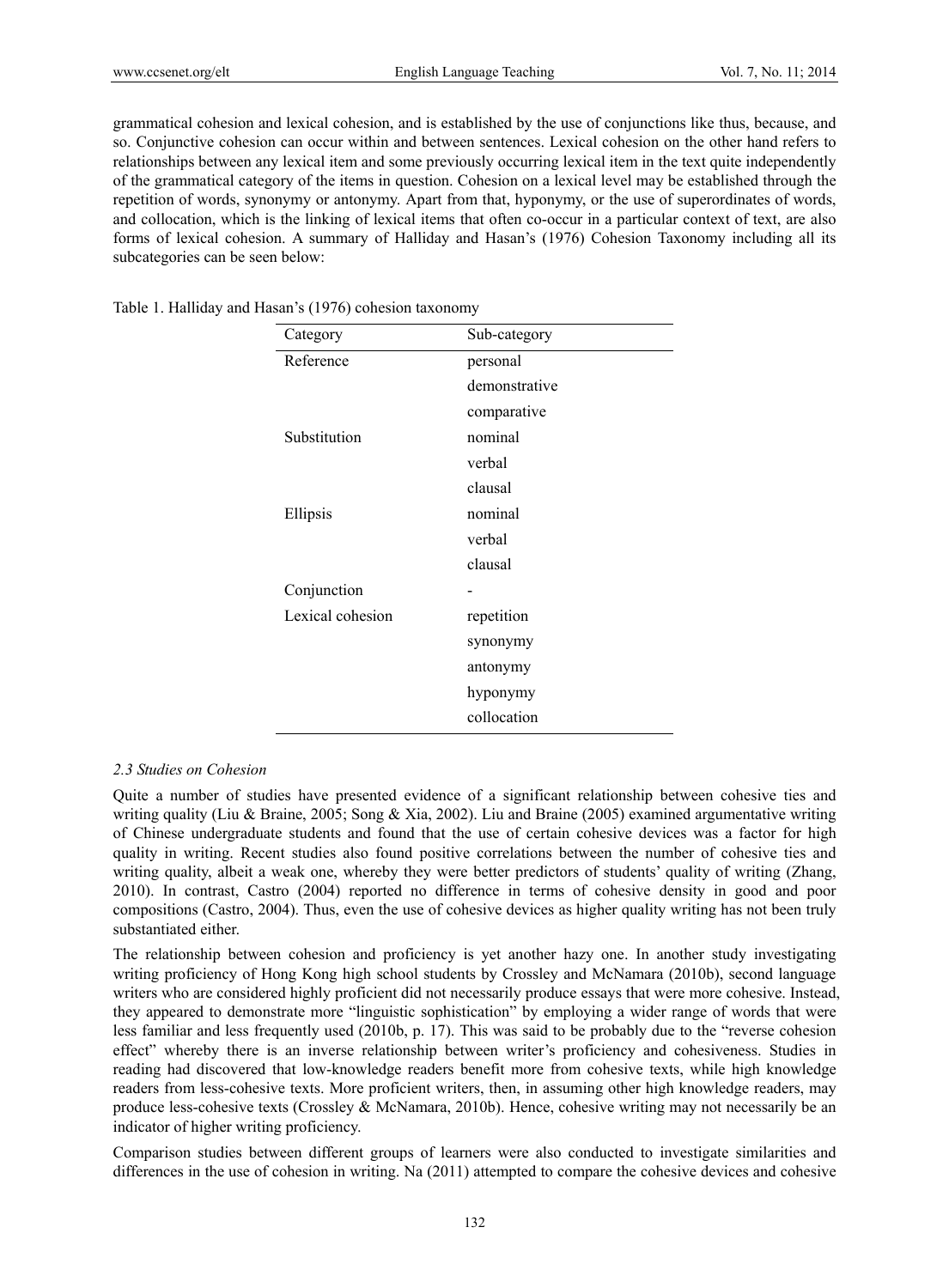errors of native and non-native speakers. In comparing the Korean and American university students, the non-native speakers, or Korean students, were found to have used more cohesive devices than the natives, or American students. The results of the study indicated a significant overuse of cohesive devices, which are not necessarily applied accurately or appropriately in writing (Na, 2011). With Chinese EFL learners in Singapore, Ong (2011) examined the students' expository writing and found that reference cohesion, conjunction and lexical cohesion posed greatest difficulty for the students. However, results also showed redundant and inaccurate use of cohesive devices, lending more support and weight for Na's (2011) study. In addition, Huang's (2005) study found that cohesive errors was one of the top three most frequent errors besides grammar and lexical errors by Chinese learners.

The purpose of the study was to examine the cohesive errors in written productions of ESL pre-service teachers of differing levels of proficiency and compare them. Do ESL pre-service teachers face challenges in cohesive writing? What are the most frequent types of cohesive errors produced by ESL pre-service English teachers of different proficiency levels, and how are they similar or different? How does this influence the choices for program structure in teacher education? For a clearer understanding, the terms in the study are defined below.

#### *2.4 Definition of Terms*

"Cohesive errors" may be defined as "instances in which the writer provides an ambiguous or wrong tie/referent pair or fails to supply a complete tie/referent pair" (Huang, 2005). In this study, "cohesive errors" refer to the errors made under the five main categories and all the respective subcategories in Halliday and Hasan's (1976) Cohesion Taxonomy of cohesive devices. These cohesive errors are only in relation to written errors and not those made in speech. A "pre-service teacher" is a student in "an education major but has not yet completed training to be a teacher" (Glossary of Education, 2012). The present study refers to pre-service English teachers as those currently undergoing their Education program in the Teaching of English as a second language (TESL). The "English language proficiency level" is indicated by the Malaysian University English Test (MUET) band achievements of the pre-service English teachers. For the purpose of this study, the 3 levels of proficiency were categorised as follows: bands 1 and 2 are Low, bands 3 and 4 are Medium, and bands 5 and 6 are High. However, as TESL students and pre-service English teachers, the sample consisted of Medium and High English language proficiency-level pre-service teachersonly. In the context of Malaysia, ESL pre-service teachers are also ESL learners during the teacher education stage, and are viewed as such in this study.

#### **3. Method**

#### *3.1 Research Questions*

The study aimed to answer the following questions:

1) What are the most frequent cohesive errors produced by ESL pre-service teachers of different levels of proficiency?

2) What are the similarities and differences in the most frequent cohesive errors produced by ESL pre-service teachers of different levels of proficiency?

#### *3.2 Research Design*

The study used an error analysis design employing both quantitative and qualitative methods. The rationale behind selecting error analysis is because it is a systematic approach to examining errors by identifying and classifying them, which allows for problem areas in the aspect under study to be isolated and dealt with. By knowing which aspect of cohesion is most problematic for ESL pre-service teachers, what has been mastered and what has not can be identified (Corder, 1967), informing and enabling further action. In addition, understanding the errors and origins of errors will help highlight learners' difficulties in cohesive writing.

#### *3.3 Respondents*

The respondents consisted of 30 final-year ESL pre-service teachers of the Faculty of Education, UKM. They consist of 23 female ESL pre-service teachersand 7 male, making up for 76.7% and 23.3% respectively. Information on the pre-service teachers' MUET (Malaysian University English Test) band achievement was also obtained as a measure of their English language proficiency. As expected, all ESL pre-service teachers have a minimum achievement of band 4 and are at least competent users of the language (Politeknik Ungku Omar, 2013). Therefore, based on the definition of "English language proficiency level" provided in 2.4, only Medium (band 4) and High (bands 5 and 6) level proficiency pre-service teachers were involved in the study. There were 18 pre-service teachers (60.0%) with medium-level English proficiency, and 12 (40.0%) with high.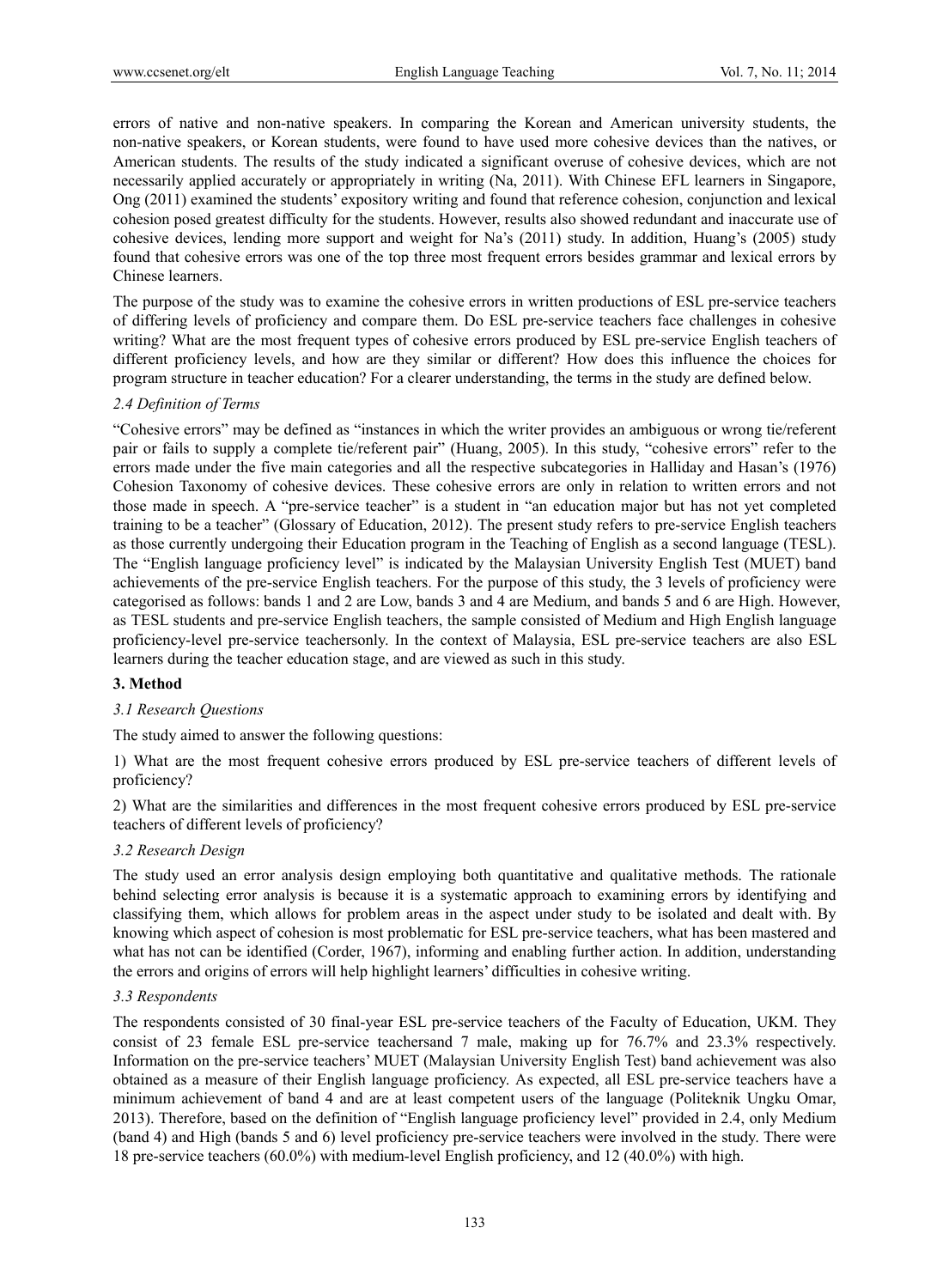#### *3.4 Instrumentation*

In order to conduct the error analysis, a sample of writing was required from the ESL pre-service teachers. Hence, they were asked to write (on a word processor) a 200-word narrative essay on one of the following three topics: 1) "An embarrassing experience", 2) "If I were a millionaire", and 3) "A thrilling experience in my life". A narrative essay was chosen because it is descriptive and typically sequential and thus should have more instances of cohesion and use of cohesive devices. Only the first 200 words of the essay were examined while the rest of the words were not taken into account to remove any bias, as the length of each essay returned varied.

### *3.5 Data Collection*

The expression of the research purpose and instructions for writing the narrative essay were sent in a Word document to all 30 pre-service teachersvia email. However, they were not told what was investigated in the study to avoid raising the respondents' consciousness towards cohesion in their writing, and thus, avoid any bias. The respondents were requested to fill in the respondent profile which included their name, gender, program and year, MUET band achievement and their email address in case of need for contact. Instructions were given to choose one of the 3 topics provided and to write an essay of at least 200 words. The completed Word document essays were re-attached and returned to the researchers via email as well.

#### *3.6 Data Analysis*

The data were analysed quantitatively using descriptive statistics with frequency and percentages. The respondents were divided into blocks of Medium and High-level proficiency pre-service teachers. Referring to Halliday and Hassan's (1976) Cohesion Taxonomy, cohesive errors for all categories and subcategories made by each group of pre-service teachers were identified, and categorised. Since the focus was on cohesive errors only, grammatical and spelling errors in the essays were overlooked and discounted. The frequency of cohesive errors for each category and subcategory of cohesive devices was calculated and converted to percentages from the total number of cohesive errors made. All results were tabulated. The most frequent types of cohesive errors for both the Medium and High-level proficiency pre-service teachers were identified to answer the first research question. They were then compared between the two groups of students, and the similarities and differences between them were determined and explained using qualitative methods to answer the second research question. Respondents' scripts were coded Rs01, Rs02 and so forth.

#### **4. Results**

The cohesive errors made by the different proficiency-level ESL pre-service teachers were tabulated in order to determine the most frequent cohesive errors made by Medium and High-level proficiency pre-service teachers. The similarities and differences between the most frequent cohesive errors made by both groups were identified and discussed below.

#### *4.1 Most Frequent Cohesive Errors by Medium-Level Proficiency Pre-service Teachers*

The frequency and percentages of the cohesive errors made in the essays by the medium-level proficiency pre-service teachers were calculated and tabulated according to each category and subcategory in Halliday and Hasan's (1976) Cohesion Taxonomy. In the 18 scripts received, the medium-level proficiency pre-service teachers made a total of 68 cohesive errors.

The significantly highest percentage of cohesive errors was from the lexical cohesion category, with 83.82%. From the 83.82% of lexical cohesion errors, a major portion is collocation errors (77.19%). This could be because most ESL learners are unaware of certain collocation aspects of the words used and thus were used incorrectly in their essays. For example, one pre-service teacher had written: "We were *having fun with student's night performance*…" is incorrect as the phrasal verb *have fun* with the preposition *with* should be followed by a somebody (sb) and not a something (sth). One "has fun with sb" and not with an event, as was the case in this example. Errors of this type demonstrate the pre-service teachers' weak grasp of collocation or their unawareness of it.

Following the lexical cohesion errors are reference errors  $(14.71%)$  of the personal and demonstrative subcategories. Looking at an example: "All of us read fairy tales...Not to mention the "happily ever after" connotation *it* brings", it is evident that this pre-service teacher had made an error in reference, where *they*, referring to the fairy tales mentioned earlier, should be used instead of *it*. Such mistakes show the pre-service teachers' lack of mastery in this aspect. Following that, there was 1 error in conjunction (1.47%). However, there were no errors found for the substitution and ellipsis categories. This is probably because the pre-service teachers do not use substitution and ellipsis cohesion in their writing and thus produce no errors. This is further discussed in a later section (5.1). The summary of the frequency and percentages of cohesive errors made by the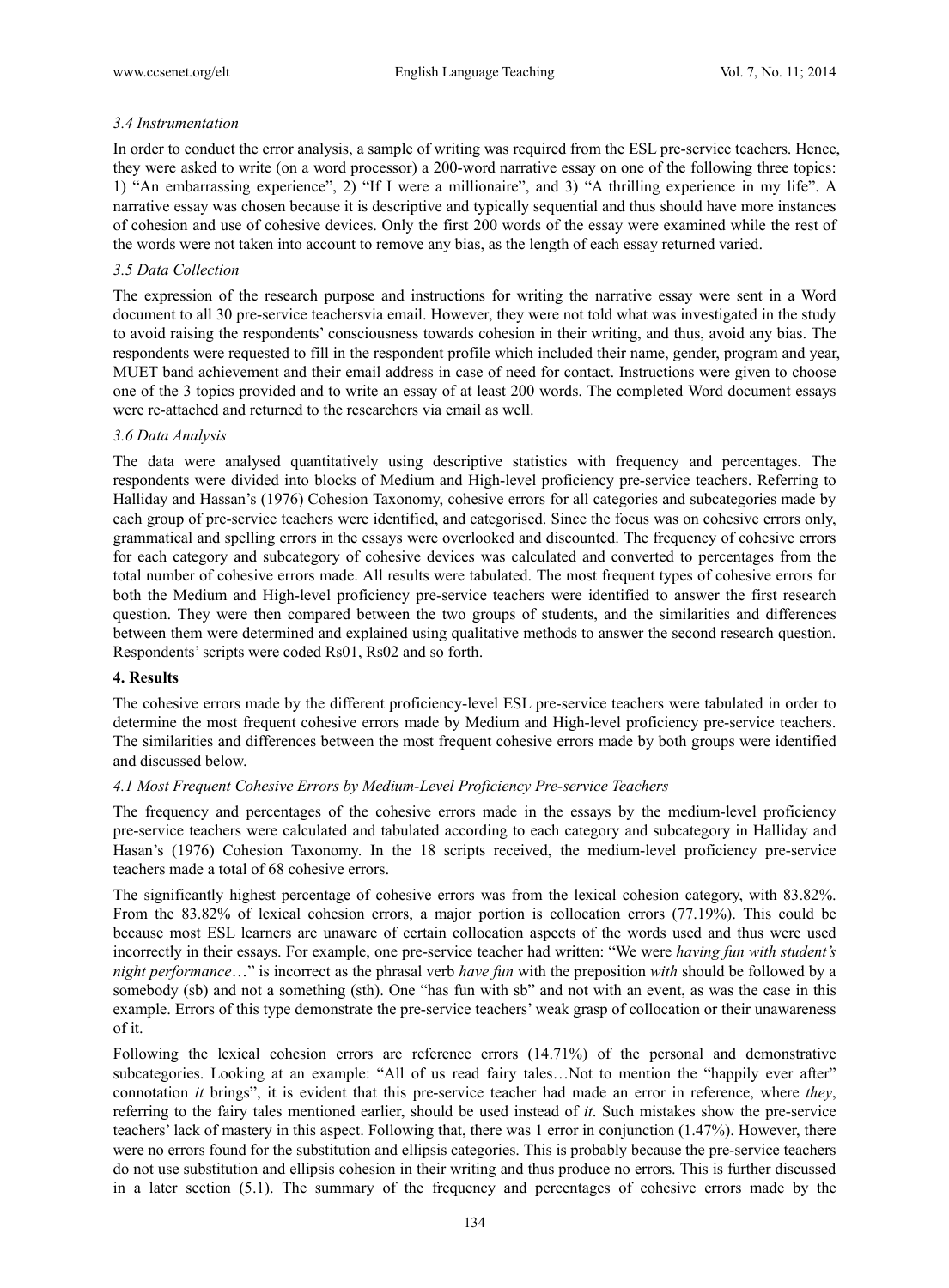medium-level proficiency pre-service teachers are below:

| Cohesion<br>categories | Number<br>of errors | Percentage<br>of<br>errors $(\% )$ | Cohesion<br>subcategories | Number of<br>errors | Percentage of<br>errors $(\% )$ |
|------------------------|---------------------|------------------------------------|---------------------------|---------------------|---------------------------------|
| Reference              | 10                  | 14.71                              | Personal                  | 6                   | 60.00                           |
|                        |                     |                                    | Demonstrative             | 4                   | 40.00                           |
|                        |                     |                                    | Comparative               | $\mathbf{0}$        | 0.00                            |
| Substitution           | $\boldsymbol{0}$    | 0.00                               | Nominal                   | $\mathbf{0}$        | 0.00                            |
|                        |                     |                                    | Verbal                    | $\boldsymbol{0}$    | 0.00                            |
|                        |                     |                                    | Clausal                   | $\theta$            | 0.00                            |
| Ellipsis               | $\boldsymbol{0}$    | 0.00                               | Nominal                   | $\theta$            | 0.00                            |
|                        |                     |                                    | Verbal                    | $\theta$            | 0.00                            |
|                        |                     |                                    | Clausal                   | $\theta$            | 0.00                            |
| Conjunction            | 1                   | 1.47                               | Conjunction               | 1                   | 100.00                          |
| Lexical                | 57                  | 83.82                              | Repetition                | 11                  | 19.30                           |
| cohesion               |                     |                                    | Synonymy                  | $\overline{2}$      | 3.51                            |
|                        |                     |                                    | Antonymy                  | $\boldsymbol{0}$    | 0.00                            |
|                        |                     |                                    | Hyponymy                  | $\theta$            | 0.00                            |
|                        |                     |                                    | Collocation               | 44                  | 77.19                           |
| Total                  | 68                  | 100.00                             |                           | 68                  |                                 |

Table 2. Frequency and percentage of cohesive errors made by medium-level proficiency pre-service teachers

Therefore, from the table above, the most frequent cohesive errors made by medium-level proficiency pre-service teachers are (1) Lexical Cohesion, particularly collocation, followed by (2) Reference and (3) Conjunction.

#### *4.2 Most Frequent Cohesive Errors by High-Level Proficiency Pre-Service Teachers*

The frequency and percentages of the cohesive errors made by the high-level proficiency pre-service teachers were calculated and tabulated according to each category and subcategory in Halliday and Hasan's (1976) Cohesion Taxonomy. A total of 24 cohesive errors were found in the 12 scripts. This significantly lower number of cohesive errors is expected as higher proficiency level pre-service teachers should produce fewer errors in their writing.

From Table 3 below, it can be seen that the highest percentage of cohesive errors are also of the lexical type (75.00%) with collocation errors accounting for almost all of them (94.54%) but one, which is a lexical repetition error (5.56%). Even high-level proficiency pre-service teachers produced erroneous sentences such as, "I will use the money and send my parents *to have a vacation* in whatever places they like" and "...mini car which he would use to travel *from one place in his castle from another*" where one should "send sb *on* a vacation" and travel "from one place *to* another". This implies that, despite having a higher proficiency level, most of the pre-service teachersalso experience difficulty in the collocation aspect of certain words and used them incorrectly in their writing.

Following lexical cohesion errors are ellipsis (12.50%), reference (8.33%) and conjunction errors (4.17%). Errors in ellipsis indicates that there was usage of ellipsis by high-level proficiency pre-service teachers in writing, albeit inaccurately. One example is "Just like when Beyonce sings 'If I were a boy'. Well, *she can't*", where it should be "she isn't" instead. Although this shows that high-level pre-service teachers are aware of the use of ellipsis in writing, they were unable to use it correctly. Besides that, no substitution were errors made. A summary of the frequency and percentage of cohesive errors made by high-level proficiency pre-service teachers is shown below: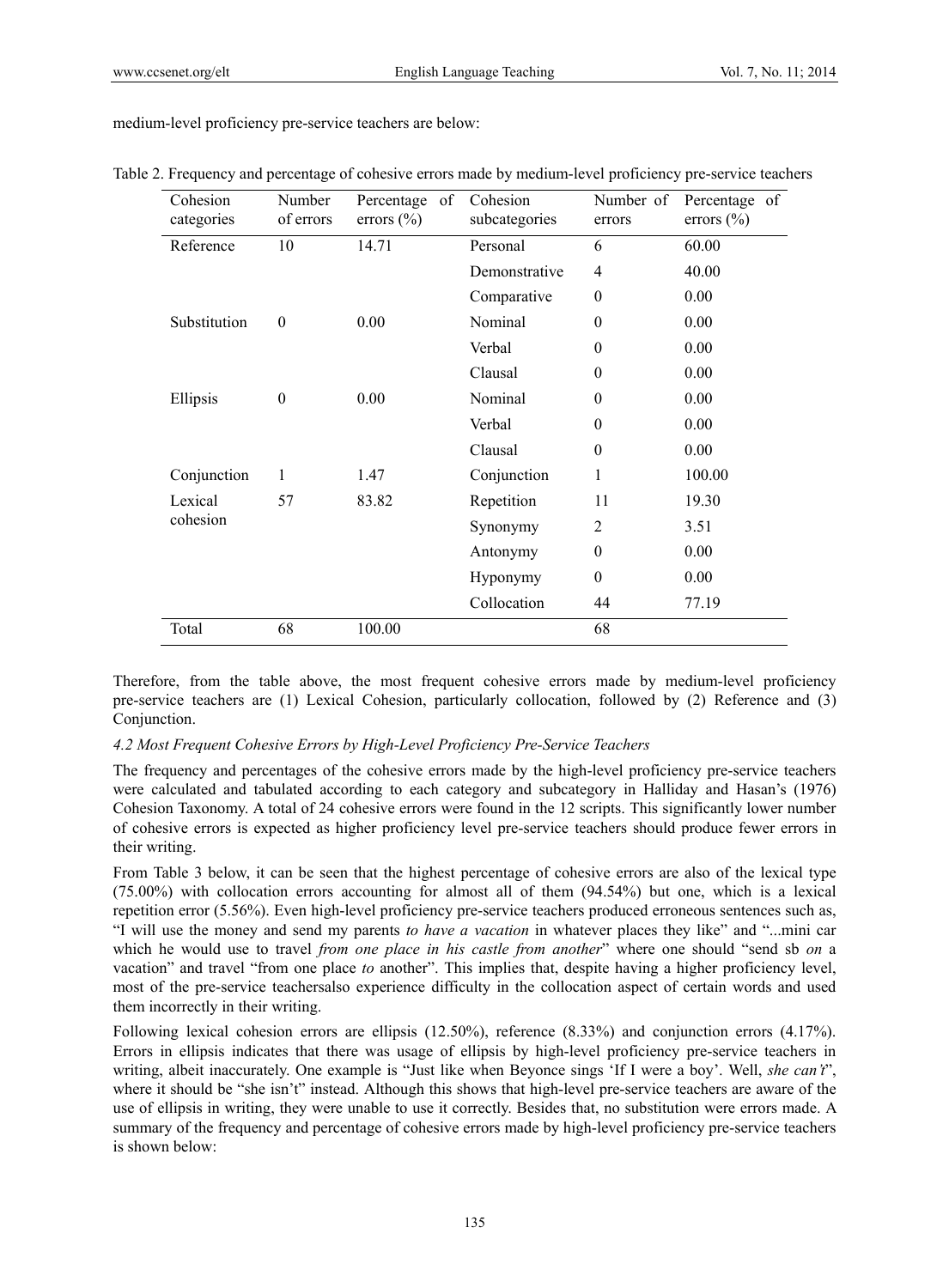| Cohesion<br>categories | Number<br>of errors | Percentage<br>of errors $(\% )$ | Cohesion<br>subcategories | Number<br>of errors | Percentage<br>of errors $(\% )$ |
|------------------------|---------------------|---------------------------------|---------------------------|---------------------|---------------------------------|
| Reference              | 2                   | 8.33                            | Personal                  | 1                   | 50.00                           |
|                        |                     |                                 | Demonstrative             | 1                   | 50.00                           |
|                        |                     |                                 | Comparative               | $\theta$            | 0.00                            |
| Substitution           | $\theta$            | 0.00                            | Nominal                   | $\theta$            | 0.00                            |
|                        |                     |                                 | Verbal                    | $\theta$            | 0.00                            |
|                        |                     |                                 | Clausal                   | $\Omega$            | 0.00                            |
| Ellipsis               | 3                   | 12.50                           | Nominal                   | $\overline{2}$      | 66.67                           |
|                        |                     |                                 | Verbal                    | 1                   | 33.33                           |
|                        |                     |                                 | Clausal                   | $\Omega$            | 0.00                            |
| Conjunction            | 1                   | 4.17                            | Conjunction               | 1                   | 100.00                          |
| Lexical                | 18                  | 75.00                           | Repetition                | 1                   | 5.56                            |
| cohesion               |                     |                                 | Synonymy                  | $\theta$            | 0.00                            |
|                        |                     |                                 | Antonymy                  | $\theta$            | 0.00                            |
|                        |                     |                                 | Hyponymy                  | $\theta$            | 0.00                            |
|                        |                     |                                 | Collocation               | 17                  | 94.44                           |
| Total                  | 24                  | 100.00                          |                           | 24                  |                                 |

|  |  | Table 3. Frequency and percentage of cohesive errors made by high-level proficiency pre-service teachers |  |  |  |
|--|--|----------------------------------------------------------------------------------------------------------|--|--|--|
|  |  |                                                                                                          |  |  |  |

Therefore, the most frequent cohesive errors made by high-level proficiency pre-service teachers are (1) Lexical Cohesion, especially collocation, followed by (2) Ellipsis and (3) Reference.

*4.3 Similarities and Differences between Most Frequent Cohesive Errors Made by Medium and High-Level Proficiency Pre-Service Teachers* 

The most frequent cohesive errors made by medium-level proficiency pre-service teachersare (1) Lexical Cohesion, (2) Reference and (3) Conjunction, whereas for high-level proficiency pre-service teachers, it is (1) Lexical Cohesion, followed by (2) Ellipsis and (3) Reference.

For both groups of ESL pre-service teachers, lexical cohesion proved the most problematic. This category of cohesive errors contributed the most to the corpus of errors collected from their writing, with subcategory collocation errors the highest. This indicates that lexical cohesion, particularly collocation, has yet to be fully mastered by the pre-service English teachers. Medium-level proficiency students had trouble with phrasal and intransitive verbs. Certain phrasal verbs require the direct object to be positioned in the middle rather than at the end. An example of students' error: "And of course I will bring along my precious family to share my happiness" should accurately be "bring my precious family along" (Rs03). Similarly, "wailing" is an intransitive verb that does not require an object, which makes the sentence "They were talking in Tamil asking and wailing us to leave the campsite" (Rs01) inaccurate. This shows that the students are not familiar with collocation and rules for using these verbs.

However, both groups of pre-service teachers had major difficulty with phrasal verbs that take prepositions. These verbs require specific prepositions for specific meanings; otherwise, they are incorrect. For example, the verb "donate" needs to be followed by the preposition "to" and not any other preposition. The sentence "After that I want to donate my huge sum of money for charity" written by Rs03 therefore, is erroneous. The similarity between the medium and high-level proficiency pre-service teachers is that both produced numerous erroneous sentences of this particular type. Below are examples of students' errors:

| Medium-level         | 1) We could be so carried away with the feeling that we almost forget that life is not                                 |
|----------------------|------------------------------------------------------------------------------------------------------------------------|
| proficiency students | as easy and sweet as in fairy tales. (carried away by sth)                                                             |
|                      | 2) where there are a lot of beggars who <u>ask money</u> so that they can continue their<br>life. (ask <i>for</i> sth) |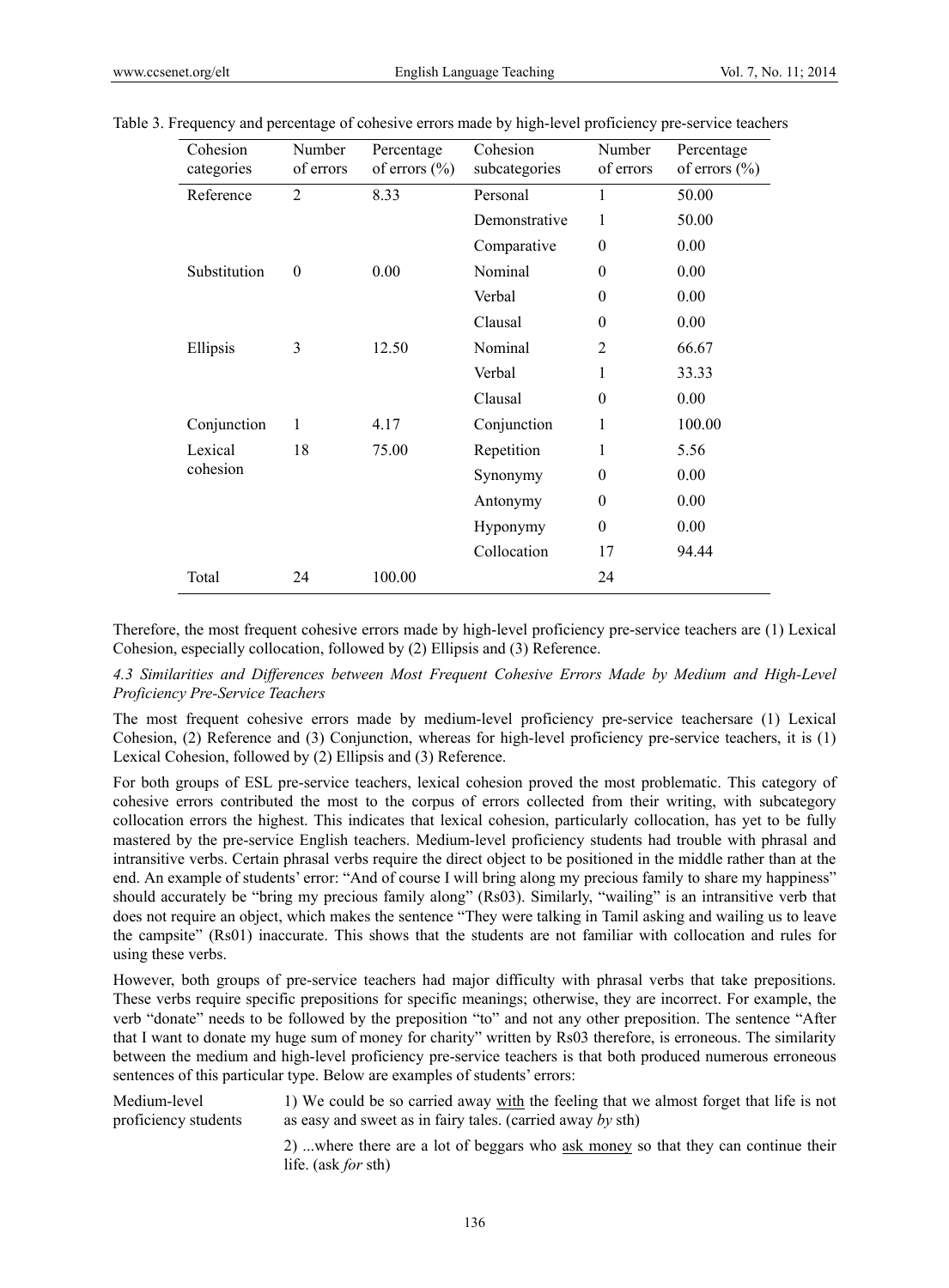3) At the same time, she could not help feeling sorry to her boyfriend who was feeling unwell. (feel sorry *for* sb)

High-level proficiency students 1) I have this habit of spending every bit of cash I have when I go for a shopping spree. (go *on* a shopping spree)

2) Firstly, I would sponsor my whole family on a Europe tour! (sponsor sb/sth *for*)

3) Besides, I would like to invest the money on myself and my family so that I will have my own savings in the future. (invest *in* sth)

Therefore, the data indicates that both groups of medium and high-level proficiency pre-service teachers had the most difficulty in the aspect of collocation in writing. Regardless of the level of English language proficiency, collocation posed the biggest challenge to master and resulted in numerous errors of that particular type in their writing.

Besides collocation errors, ESL pre-service teachers made lexical repetition errors. However, the medium-level proficiency pre-service teachers produced more repetition errors than the high-level proficiency pre-service teachers. There was often an addition of linking verbs that was unnecessary and made the sentences incorrect. Examples of these errors made by the pre-service teachersare:

Medium-level proficiency students 1) I always think of myself be in certain places like in the New York where I can go shopping and experience new things.

2) ...I know the feeling when you are in need but there is nobody is there...

3) I still remember the incident was happened after my lunch break.

Reference error is one of the 3 most frequent cohesive errors made by the 2 groups of pre-service teachers. However, the number of reference errors made by the high-level proficiency pre-service teachers is small (2) and almost negligible. The medium-level proficiency pre-service teachers, on the other hand, made 10 errors in this category. They did not make errors of gender-sensitive pronoun references, but were either unclear or used incorrect pronouns altogether. Some examples of students' errors:

Medium-level proficiency students 1) A friend happened to know how to 'heal' this kind of sickness. They were talking in Tamil asking and wailing us to leave the campsite. (unspecified "they")

> 2) I tried to say it out loud several times to call for any serious thought I ever had about it. (unclear "it")

> 3) All of us read fairy tales…Not to mention the "happily ever after" connotation it brings. (*they* bring)

> 4) I feel a great pain whenever I see them especially the children. Most of them are not able to afford education for their children. (incorrect "them")

The types of reference errors made above imply that ESL pre-service teachers are rather careless when using reference cohesive devices, or are unaware of what they are referring to in preceding sentences. This might mean that medium-level proficiency pre-service teachers have not yet mastered references in cohesive writing.

One of the more evident differences in the most frequent cohesive errors made by medium and high-level proficiency pre-service teachers is ellipsis errors. While the medium-level proficiency pre-service teachers committed no ellipsis errors, the high-level ones made 3 errors, making it the second highest of the three most frequent cohesive error types for high-level proficiency pre-service teachers. Pre-service teachers appear to have a misconception of nominal and verbal ellipsis, and thus, have not mastered this cohesive device as well. The ellipsis errors made by students can be seen below:

High-level proficiency 1) Just like when Beyonce sings "If I were a boy". Well, she can't. (she *isn't*) students 2) One of four, I had the opportunity of a lifetime to visit Mexico for three weeks. (unclear)

3) ...I bet every single person in this world will raise their hands, so do I. (as *will* I)

However, the presence of ellipsis errors also signifies that there has been use of the ellipsis cohesion in high-level proficiency pre-service teachers' writing. On the other hand, it cannot be said that the medium-level proficiency pre-service teachers have mastered the ellipsis cohesive device as the absence of ellipsis errors in their writing is more likely due to no use of the device whatsoever. The medium-level pre-service teachers could be avoiding its use because it is difficult for them to employ in their writing. This is further discussed in the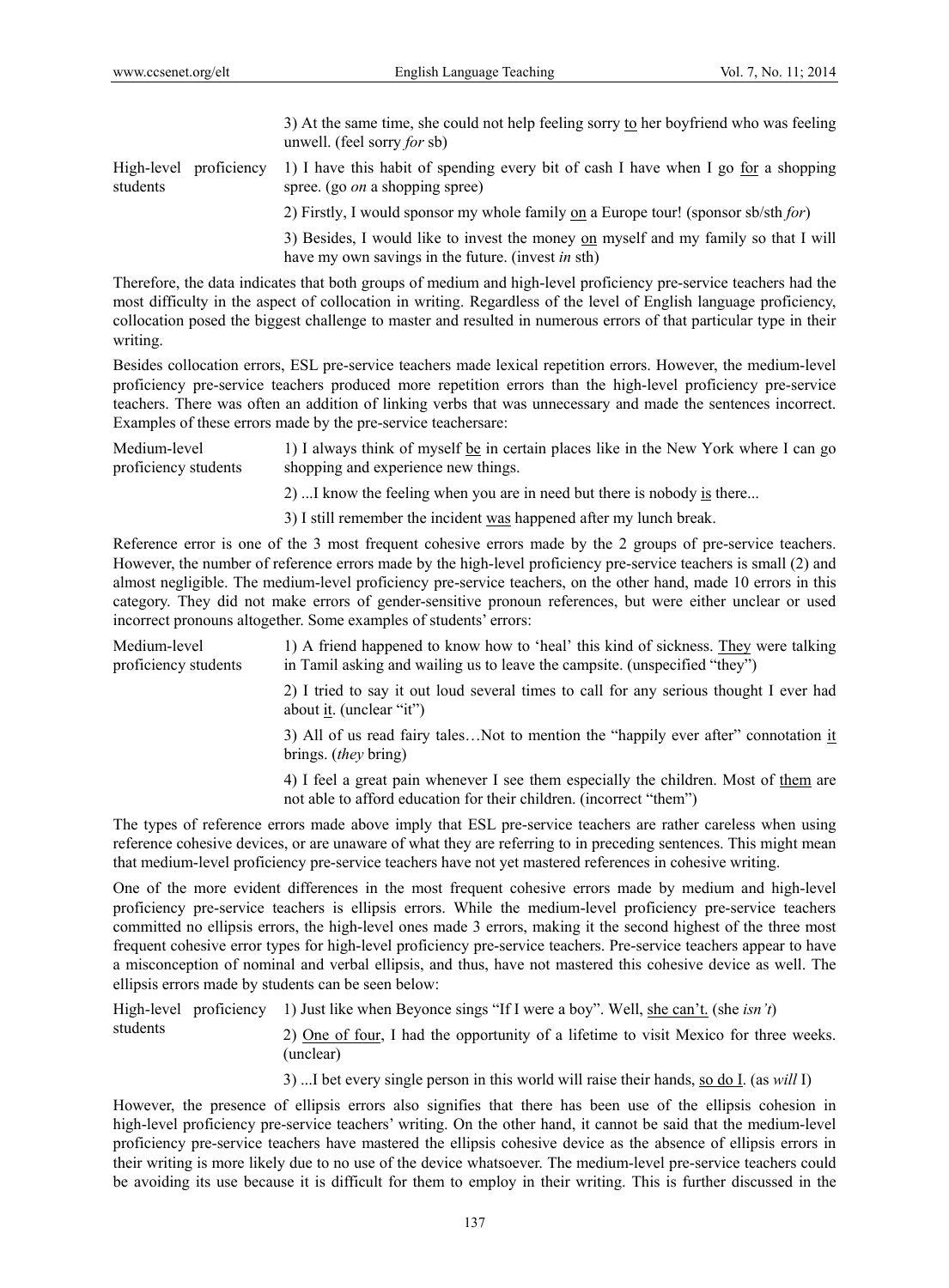#### following section.

#### **5. Discussion**

In this section, we discuss the findings of the study in relation to the literature, as well as implications for teacher education, and the limitations of the study.

## *5.1 Cohesive Errors by Medium and High-Level English Proficiency Pre-Service Teachers*

From the analysis of the data in the previous section, the most frequent cohesive errors made by the medium and high-level proficiency pre-service teachers are lexical cohesion, reference, ellipsis and conjunction. This is supported by other studies, whereby reference, conjunction and lexical cohesion posed the greatest difficulty for students (Ong, 2011). However, there were relatively few or no substitution or ellipsis errors made by the ESL pre-service teachers. This is to be expected as these two types of cohesive devices are rarely used in written text (Xu, 1992; Zhang, 2010).

However, the absence of these cohesive errors may not necessarily mean that the pre-service teachers have mastered these cohesive devices. It may even mean the opposite. This is because, due to the limitations of error analysis, learners' strategy of avoidance where learners tend to avoid using language features that are difficult for them is unaccounted for (Brown, 2007; Lightbown & Spada, 2006). In Schachter's (1974) study with Persian, Arab, Chinese and Japanese students studying English, it was concluded that the students only made fewer errors in relative clauses because they were avoiding producing the language features that were difficult for them. Therefore, it is quite likely that medium-level proficiency pre-service teachers were unfamiliar with and did not know how to use ellipsis and substitution cohesion. Thus, they avoided producing any in their writing, and consequently affected the frequency and percentage of the error types obtained. Nevertheless, depending solely on error analysis, this cannot be proven either (Schachter, 1974). Furthermore, the non-avoidance of the cohesive devices does not necessarily mean accurate usage or application (Na, 2011). Although the high-level proficiency pre-service teachers attempted to use ellipsis cohesion in their writing, all occurrences were inaccurate and contributed to the number of errors made. However, the erroneous forms that were used suggested that pre-service teachers were exposed to ellipsis cohesion and were daring enough to attempt it, but had not mastered it well enough to use accurately in their writing.

#### *5.2 Implications*

From the discussion and analysis of the study's findings, it was found that one of the major weak points in the cohesive writing of the ESL pre-service teachers is collocation. The types of collocation errors that the ESL pre-service teachers made indicate that there is a severe lack of emphasis on collocation in their study of the language during teacher education. The phrasal verbs that take prepositions are extremely important to convey very specific meanings. It appears that students are either unaware or extremely careless in the area of collocation in writing.

Besides that, lexical repetition and references are also two areas of cohesion that the pre-service teachers made quite a number of errors in. The examples of errors collected from the data also suggest that pre-service teachersare careless in using these cohesive devices in writing, where they are unclear and unspecified, or completely unnecessary. Furthermore, the absence or lack of substitution and ellipsis errors may actually imply that pre-service teachers are unfamiliar with these cohesive devices and are avoiding them in writing. These cohesive devices, although not compulsory in writing, facilitate cohesion in writing and add to the style and variety of good quality writing. Such severe cohesive errors or cohesive avoidance in writing should be a cause for concern, especially since these are pre-service English teachers in their final year who are about to go out into the education field.

As in all post-error analysis phases, the remedial steps that come after the identification and description of errors are what is imperative to rectify the pre-service teachers' failures and improve on their language proficiency. Therefore, all these areas of cohesive devices: lexical cohesion, reference, conjunction, substitution and ellipsis, should be emphasized in the linguistic courses undertaken by the ESL pre-service teachers, especially in the area of collocation. The results of the study imply that the current focus on these topics in the English teacher education program's linguistic courses may be insufficient, and thus, more rigorous attention should be given to ensure that the pre-service English teachers are well-equipped in all aspects of cohesive writing.

In order to do so, a sense of awareness on this area of cohesion in writing needs to be fostered. Even in learning aspects of the productive language like cohesion in writing, pre-service teachers in teacher education programs are often exposed to theories with little realistic practice. Although theories have its place in teacher education, it cannot be theory alone. Instead, these programs should focus on organising and manipulating "sufficient suitable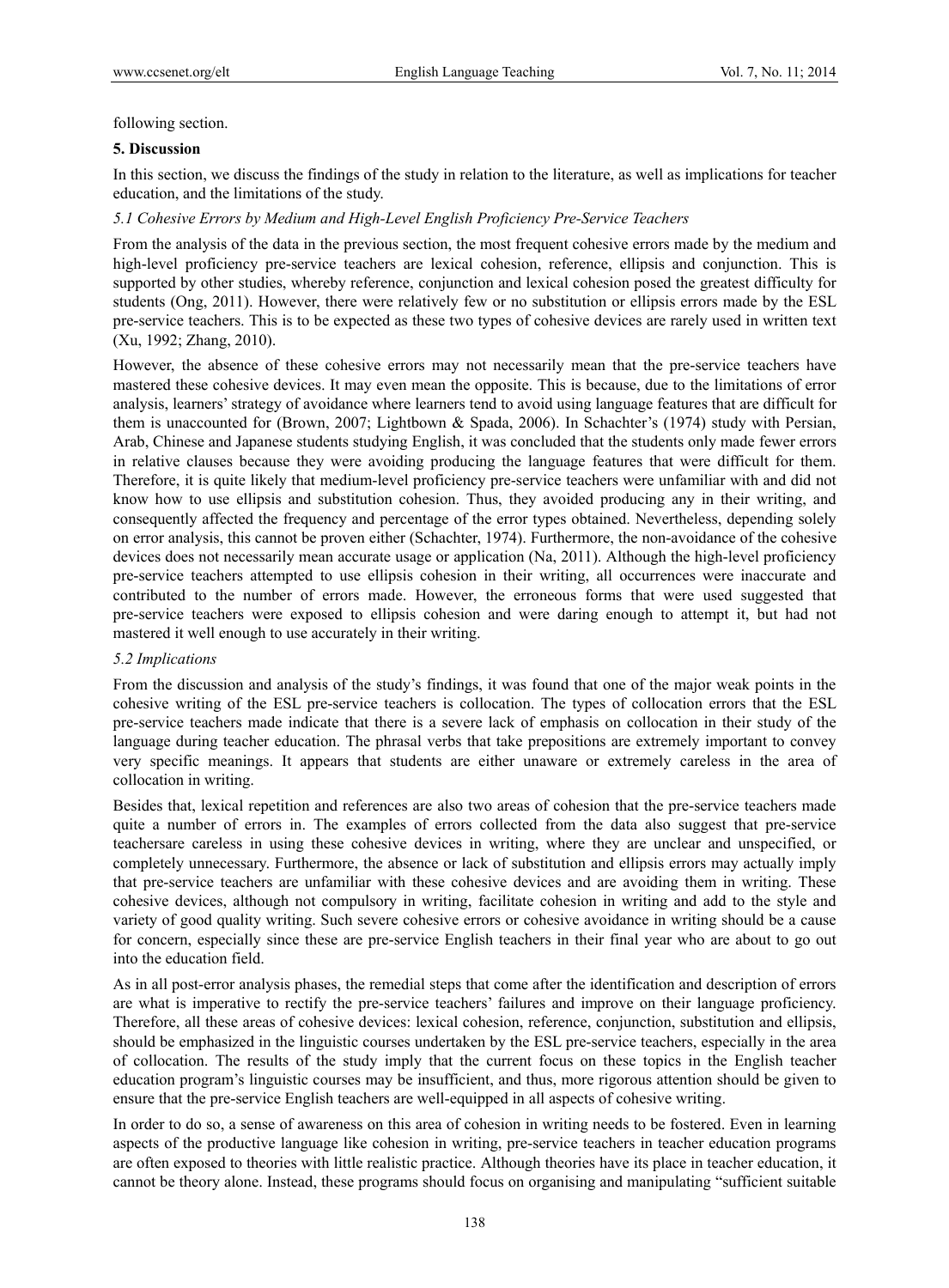and realistic experiences" that cater to the needs of pre-service teachers to internalize what has been learnt (Korthagen, 2010, p. 104). With regards to cohesive devices in writing, pre-service teachers need to do more than just learn the theories, but to engage in more written practice and reflection to truly learn devices like ellipsis, substitution and collocation, and use them effectively and appropriately in writing.

Furthermore, the teaching of certain linguistic aspects in language education has typically been an individual learning affair. However, involving other pre-service teacher peers in collaborative practice may enhance the learning, as it is increasingly encouraged among student teachers (Dobber et al., 2012). In using literacy narratives in sharing their teaching experiences, teacher candidates were able to make meaning from their experiences, while also provide further insight to others' (Parker, 2010). This can be applied to writing experiences. Narrating their use of cohesive devices can help raise awareness to cohesion in their writing, as well as gain insight from others' shared experiences.

#### *5.3 Limitations*

Firstly, the researchers acknowledge that the study has a small sample, consisting of only 30 pre-service English teachers. This is, of course, an insufficient representation of the population of pre-service teachers in Malaysia. Nevertheless, the cohesive error analysis of the corpus obtained from this sample yielded 92 cohesive errors which were scrutinised, categorised and analysed closely; and thus, believed to be sufficient to reveal areas of weaknesses of the pre-service teachers and differences between high and medium-level proficiency pre-service English teachers.

In addition, limitations of the present study encompasses those of an error analysis study, whereby learners avoiding difficult structures that have not been mastered yet are not taken into account. Even after analysis, an absence of errors in a certain category type does not necessarily mean the aspect has been completely mastered. This certainly poses a problem, since both accurate usage and avoidance of aspects of uncertainty are lumped together. Despite that, errors that were identified indicated concrete evidence of the pre-service teachers' areas of weaknesses, which allows for further actions to be taken to improve on them.

#### **6. Conclusion**

The study found that pre-service English teachers as ESL learners in the Malaysian context do experience difficulty in the area of cohesion in writing. This is supported by other studies that have found similar areas of difficulty in cohesion by students, particularly lexical cohesion collocation, reference and conjunction. The results of the present study for Medium-level proficiency pre-service teachers reflected the same findings, but the High-level proficiency pre-service teachers differed in that they made more frequent errors in lexical cohesion collocation, ellipsis and reference. However, it was discussed that the absence or lack of errors in the error types of substitution and ellipsis may not necessarily mean that the pre-service teachers have mastered those cohesive devices due to the avoidance strategy that learners tend to have in producing language features that are difficult for them. This means that it is likely that the Medium-level proficiency pre-service teachers lacked mastery in those aspects as well despite producing no errors in those categories. On the other hand, the High-level proficiency pre-service teachers were daring enough to make attempts at using ellipsis cohesion, but occurrences of errors implied that they had not mastered it either. Therefore, all the 5 categories of cohesion, especially collocation in writing, need to be focused on and studied in depth in the linguistic courses undertaken by ESL pre-service teachers during their years in teacher education in order to improve their mastery of cohesive writing, and thus enable them to effectively teach and guide their future students.

#### **Acknowledgements**

The researchers would like to thank the ESL pre-service teachers from UKM who generously participated in the study.

#### **References**

Anon. (2003, May 7). Elevate writing instruction. *USA Today*, p. 4.

Benjamin, N. (2012, October 13). 25 more English teaching assistants for Malaysia in 2013. *The Star Online*. Retrieved from http://thestar.com.my/news/story.asp?file=/2012/10/13/nation/20121013150538&sec=nation

Brown, H. D. (2007). *Principles of language learning and teaching*. New York: Pearson Longman.

- Castro, C. D. (2004). Cohesion and the social construction of meaning in the essays of Filipino college students writing in L2 English. *Asia Pacific Education Review*, *5*, 215-225.
- Corder, S. P. (1967). The significance of learners' errors. *International Review of Applied Linguistics*, *9*, 147-159.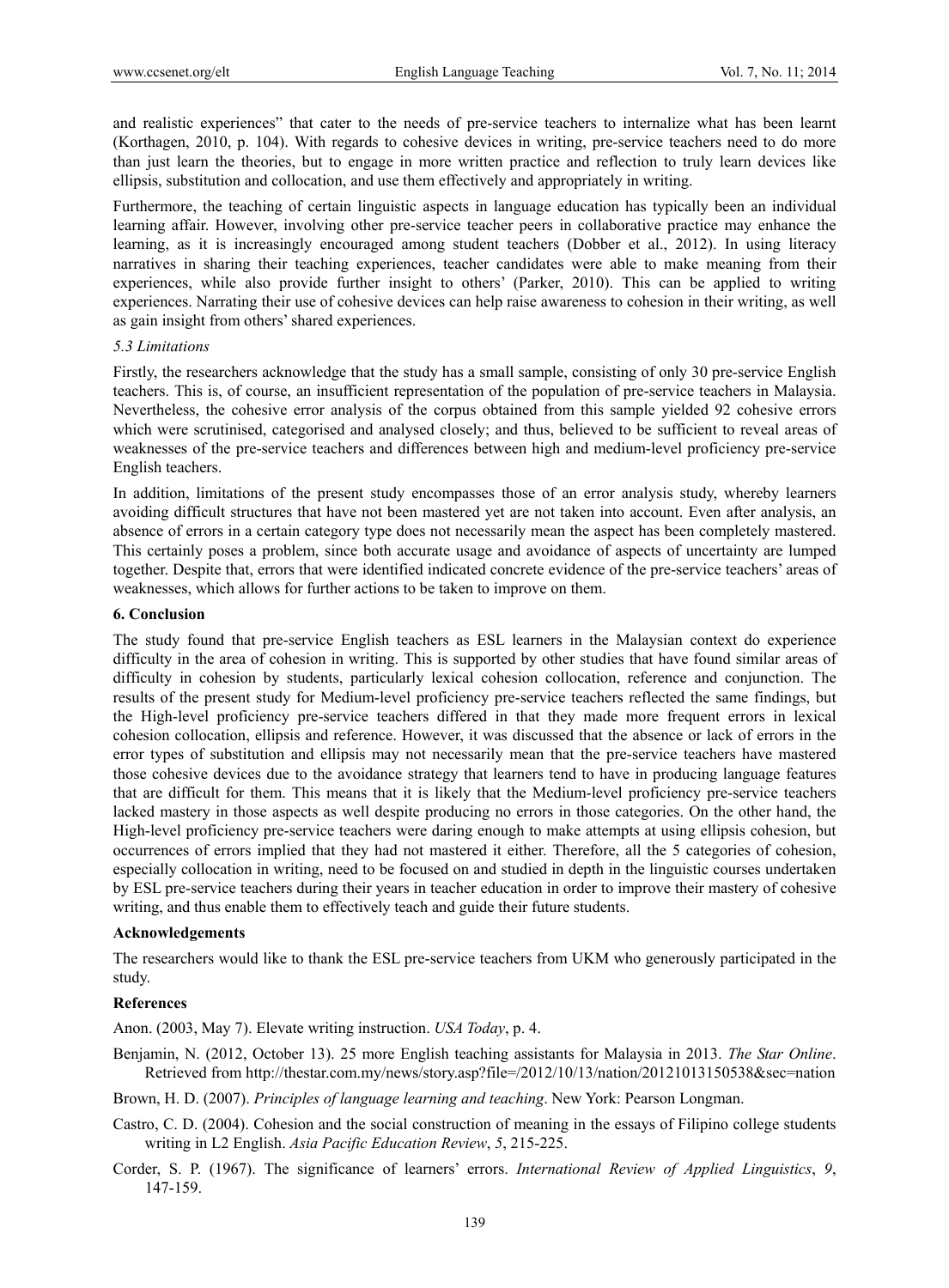- Crossley, S. A., & McNamara, D. S. (2010a). Cohesion, coherence, and expert evaluations of writing proficiency. In *Proceedings of the 32nd annual conference of the Cognitive Science Society* (pp. 984-989).
- Crossley, S. A., & McNamara, D. S. (2010b). Predicting second language writing proficiency: The roles of cohesion and linguistic sophistication. *Journal of Research in Reading*, 1-21.
- De Villez, R. (2003). *Writing: Step by step*. Dubuque, IA: Kendall Hunt.
- Dobber, M., Akkerman, S. F., Verloop, N., & Vermunt, J. D. (2012). Student teachers' collaborative research: Small-scale research projects during teacher education. *Teaching and Teacher Education*, *28*, 609-617. http://dx.doi.org/10.1016/j.tate.2012.01.009
- Glossary of Education. (2012). *Pre-service teacher*. Retrieved form http://www.education.com/definition/ preservice-teacher/
- Grabe, W. (1985). Written discourse analysis. In R. B. Kaplan (Ed.), *Annual Review of Applied Linguistics* (Vol. 5, pp. 101-123). New York: Cambridge University.
- Halliday, M. K., & Hasan, R. (1976). *Cohesion in English*. London: Longman.
- Hashemi, M., Azizinezhad, M., & Dravishi, S. (2012). The investigation of collocational errors in university students' writing majoring in English. *Procedia Social and Behavioral Sciences*, *31*, 555-558.
- Hashim, A. (1999). Crosslinguistic influence in the written English of Malay undergraduates. *Journal of Modern Languages*, *12*(1), 59-76.
- Hinkel, E. (2003). Simplicity without elegance: Features of sentences in L1 and L2 academic texts. *TESOL Quarterly*, *37*(2), 275-301.
- Huang, X. (2005). Multilevel analysis of Chinese EFL learners' errors in their writing. *CELEA Journal*, *28*(5), 24-32.
- Jalaluddin, I., Yamat, H., & Yunus, M. M. (2013). ESL writing self-efficacy: Contribution to ESL writing skills development. *IOSR Journal of Research & Method in Education*, *2*, 34-47.
- Jalleh, J. (2012, September 26). Majority of teachers not proficient in English. *The Star Online*. Retrieved from http://thestar.com.my/news/story.asp?file=/2012/9/26/nation/12083360&sec=nation
- Kafes, H. (2010). Lexical cohesion: An issue only in the foreign language? *English Language Teaching*, *5*(3), 83-94. http://dx.doi.org/10.5539/elt.v5n3p83
- Korthagen, F. A. J. (2010). Situated learning theory and the pedagogy of teacher education: Towards an integrative view of teacher behaviour and teacher learning. *Teaching and Teacher Education*, *26*, 98-106. http://dx.doi.org/10.1016/j.tate.2009.05.001
- Kyriakides, L., Christoforou, C., & Charalambous, C. Y. (2013). What matters for student learning outcomes: A meta-analysis of studies exploring factors of effective teaching. *Teaching and Teacher Education*, *36*, 143-152. http://dx.doi.org/10.1016/j.tate.2013.07.010
- Lightbown, P. M., & Spada, N. (2006). *How languages are learned*. Oxford: Oxford University Press.
- Liu, M., & Braine, G. (2005). Cohesive features in argumentative writing produced by Chinese undergraduates. *System*, *33*, 623-636.
- Lowry, P. B., Curtis, A., & Lowry, M. R. (2004). Building a taxonomy and nomenclature of collaborative writing to improve interdisciplinary research and practice. *Journal of Business Communication*, *41*(1), 66-99.
- McNamara, D. S., Crossley, S. A., & McCarthy, P. M. (2010). Linguistic features of writing quality. *Written Communication*, *27*(1), 57-86.
- Na, Y. H. (2011). Cohesive devices in CMC texts produced by American and Korean EFL writers. *Linguistic Research*, *28*(3), 743-771.
- Nel, N., & Müller, H. (2010). The impact of teachers' limited English proficiency on English second language learners in South African schools. *South African Journal of Education*, *30*(4), 635-650.
- Ong, J. (2011). Investigating the use of cohesive devices by Chinese EFL learners. *The Asian EFL Journal Quarterly*, *13*(3), 42-65.
- Parker, D. C. (2010). Writing and becoming [a teacher]: Teacher candidates' literacy narratives over four years. *Teaching and Teacher Education*, *26*, 1249-1260. http://dx.doi.org/10.1016/j.tate.2010.03.002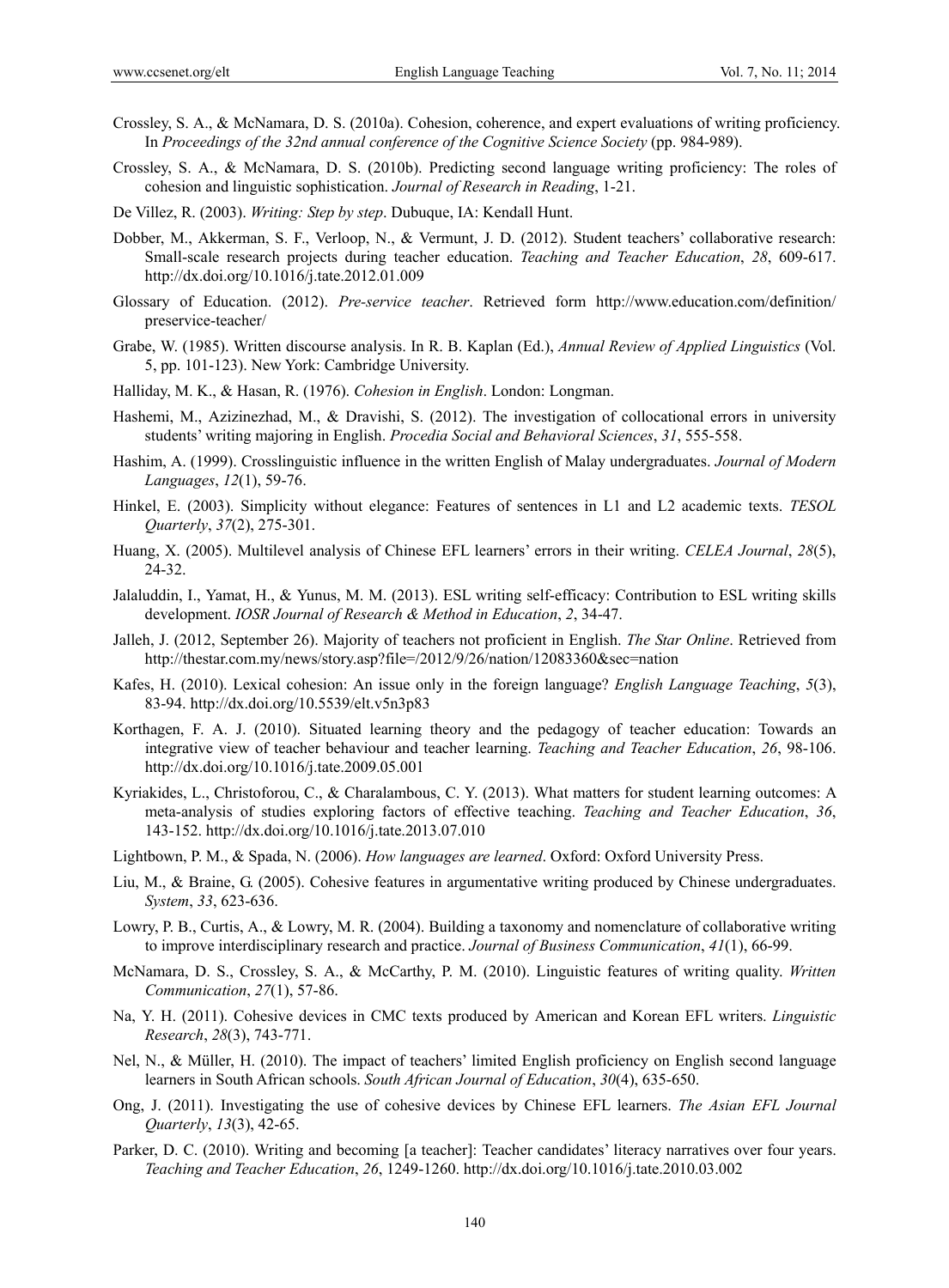- Sadeghi, K. (2009). Collocational differences between L1 and L2: Implications for EFL learners and teachers. *TESL Canada Journal*, *26*(2), 100-124.
- Sadighi, F., & Heydari, P. (2012). Cohesion analysis of L2 writing: The case of Iranian undergraduate EFL learners. *Mediterranean Journal of Social Sciences*, 557-573.
- Said, N. E. M., Yunus, M., Doring, L. K., Asmi, A., Aqilah, F., & Kwan, L. S. L. (2013). Blogging to enhance writing skills: A survey of students' perception and attitude. *Asian Social Science*, *9*(16), 95-101.
- Schachter, J. (1974). An error in error analysis. *Language learning*, *24*(2), 205-214.
- Song, M., & Xia, W. (2002). Combination of textual cohesive ties and textual teaching for the teaching of English writing. *Foreign Language World*, *6*, 40-44.
- Tangkiengsirisin, S. (2010). Promoting cohesion in EFL expository writing: A study of graduate students in Thailand. *International Journal of Arts and Sciences*, *3*(16), 1-34.
- Xu, W. C. (1992). *Cohesion, coherence and writing quality in Chinese college seniors writing* (Unpublished master thesis). Zhongshan University, Guangzhou City, China.
- Yunus, M. M., Salehi, H., & Chen, C. (2012). Integrating social networking tools into ESL writing classroom: Strengths and weaknesses. *English Language Teaching*, *5*(8), 42-48. http://dx.doi.org/10.5539/elt.v5n8p42
- Yunus, M. M., Salehi, H., & Nordin, N. (2012). ESL pre-service teachers' perceptions on the use of paragraph punch in teaching writing. *English Language Teaching*, *5*(10), 138-147. http://dx.doi.org/10.5539/elt.v5n10p138
- Zhang, A. (2010). Use of cohesive ties in relation to the quality of compositions by Chinese college students. *Journal of Cambridge Studies*, *5*(2-3), 78-86.

#### **Appendix A**

Cohesive errors made by individual students

*\*Cohesive errors are underlined, corrected in parentheses.* 

Respondent code: 01, 02...30

Proficiency Level: M—Medium, H—High

|         | Erroneous sentences                                                                                                                                                                                 | Category/Subcategory |
|---------|-----------------------------------------------------------------------------------------------------------------------------------------------------------------------------------------------------|----------------------|
| 01<br>M | 1) The second night we stayed there, something happened. (On the second Lexical/Collocation<br>night)                                                                                               |                      |
|         | 2) We were having fun with student's night performance when suddenly a Lexical/Collocation<br>girl screamed loudly and went berserk. (have fun doing sth/have fun with<br>sb)                       |                      |
|         | 3) A friend happened to know how to 'heal' this kind of sickness. They Reference/Personal<br>were talking in Tamil asking and wailing us to leave the campsite.<br>(unspecified "they")             |                      |
|         | 4) They were talking in Tamil asking and wailing us to leave the campsite.<br>(wailing is an intransitive verb)                                                                                     | Lexical/Collocation  |
|         | 5) Amazingly, another 3 more girls continued screaming and wailing like Lexical/Repetition<br>crazy. (either another or more)                                                                       |                      |
| 02<br>H | 1) Thus, it is not wrong if $I$ had dreamt myself to become a millionaire. (I Lexical/Collocation<br>had dreamt of doing sth)                                                                       |                      |
|         | 2) If I were a millionaire, I would be the happiest person in the world. By Lexical/Collocation<br>then, I can use the money to make a lot of my dreams to come true. (wrong<br>usage of "by then") |                      |
|         | 3) By then, I can use the money to make a lot of my dreams to come true.<br>(make dreams $\varnothing$ come true)                                                                                   | Lexical/Collocation  |
|         | 4) If I were a millionaire, I will use the money and send my parents to have<br>a vacation in whatever places they like. (to)                                                                       | Conjunction          |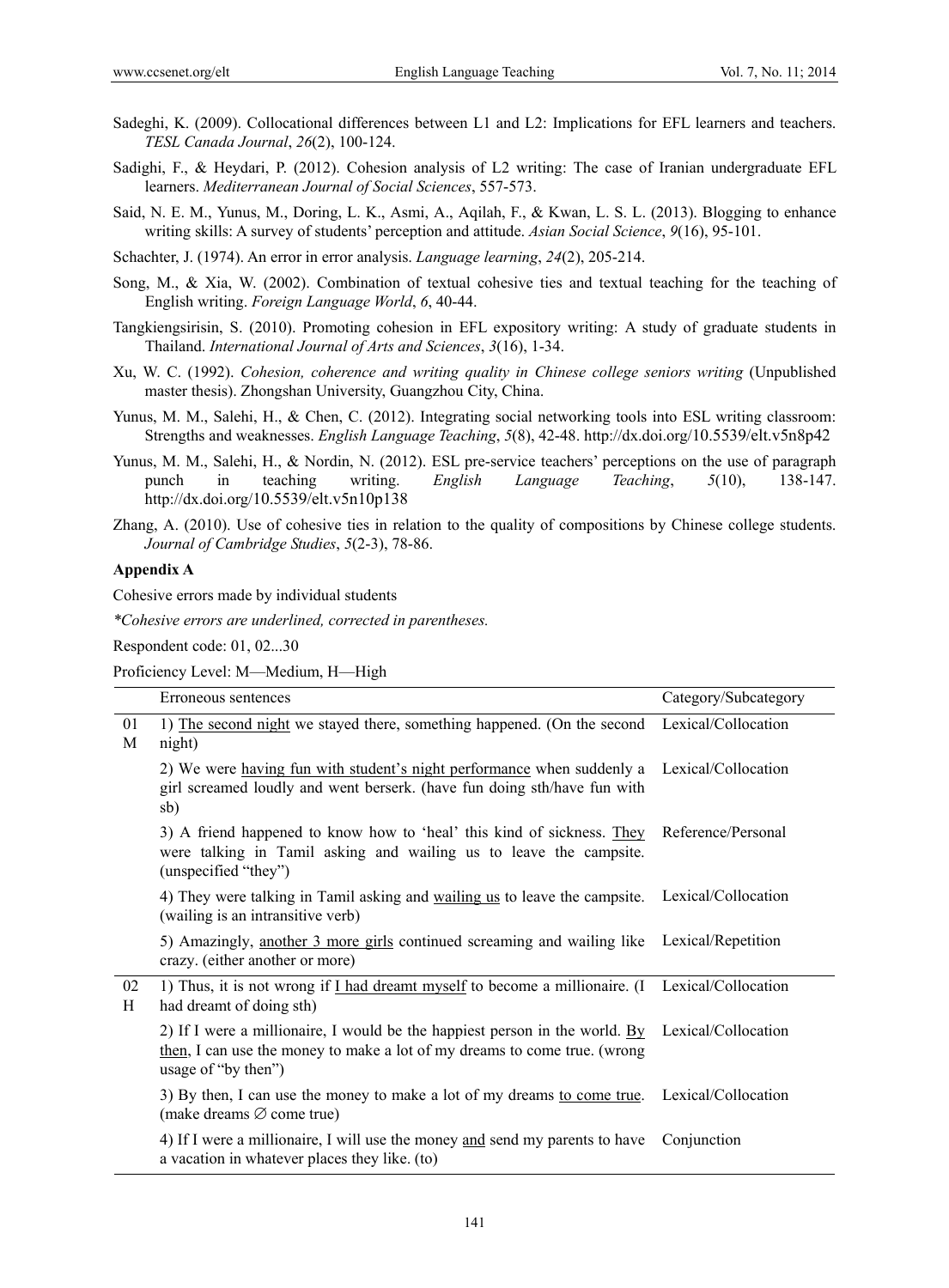|                   | 5) If I were a millionaire, I will use the money and send my parents to have<br>a vacation in whatever places they like. (send sb on a vacation)                                                                                | Lexical/Collocation     |
|-------------------|---------------------------------------------------------------------------------------------------------------------------------------------------------------------------------------------------------------------------------|-------------------------|
|                   | 6) If I were a millionaire, I will use the money and send my parents to have<br>a vacation in whatever places they like. ( $\varnothing$ wherever)                                                                              | Lexical/Collocation     |
|                   | 7) My parents have never been to travel to anywhere together. (to travel $\varnothing$<br>anywhere)                                                                                                                             | Lexical/Collocation     |
|                   | 8) Hence it is my turn to enlighten their life if I am affordable to do that.<br>(sth is affordable, not sb)                                                                                                                    | Lexical/Collocation     |
|                   | 9) This is also to prevent myself from being over spending. (prevent sb<br>from doing sth)                                                                                                                                      | Lexical/Collocation     |
|                   | 10) If I were a millionaire, I would use a portion to start my own business<br>to run a book shop. (either to start own business or run a book shop)                                                                            | Lexical/Repetition      |
| 03<br>$\mathbf M$ | 1) If I were a Millionaire, the first thing to do is I would travel around the<br>world and be at the Seven Wonders creation in the world. (creation<br>unnecessary)                                                            | Lexical/Repetition      |
|                   | 2) If I were a Millionaire, the first thing to do is I would travel around the<br>world and be at the Seven Wonders creation in the world. (of the world)                                                                       | Lexical/Collocation     |
|                   | 3) It is fascinating as how different people in certain cultures could be.<br>(fascinating $\varnothing$ how sb/sth)                                                                                                            | Lexical/Collocation     |
|                   | 4)the preserved human from hundred years ago. (hundreds of years ago)                                                                                                                                                           | Lexical/Collocation     |
|                   | 5) And of course I will bring along my precious family to share my<br>happiness. (bring sb/sth along)                                                                                                                           | Lexical/Collocation     |
|                   | 6) After that I want to donate my huge sum of money for charity. (donate<br>sth to, not for)                                                                                                                                    | Lexical/Collocation     |
|                   | 7) I want to provide health treatment there and I hope my money is enough<br>to do all these. (unclear "there")                                                                                                                 | Reference/Demonstrative |
| 04<br>M           | 1) I tried to say it out loud several times to call for any serious thought I<br>ever had about it. (wrong usage of "call")                                                                                                     | Lexical/Collocation     |
|                   | 2) I tried to say it out loud several times to call for any serious thought I<br>ever had about it. (unclear "it")                                                                                                              | Reference/Personal      |
|                   | 3) Yes, I dreamt of it, and might still do, but I think it is just as a fairy tale<br>to me. (just sth, not just as sth)                                                                                                        | Lexical/Collocation     |
|                   | 4) We are brought up by them anyway. (grew up with sth)                                                                                                                                                                         | Lexical/Collocation     |
|                   | 5) All of us read fairy talesNot to mention the "happily ever after"<br>connotation it brings. (they bring)                                                                                                                     | Reference/Personal      |
|                   | 6) We could be so carried away with the feeling that we almost forget that<br>life is not as easy and sweet as in fairy tales. (carried away by sth)                                                                            | Lexical/Collocation     |
|                   | 7) We could be so carried away with the feeling that we almost forget that<br>life is not as easy and sweet as in fairy tales. (inaccurate)                                                                                     | Lexical/Synonymy        |
|                   | 8) I would rather be a realistic person than keep on living in a world never<br>exist. (in a world that does not exist)                                                                                                         | Conjunction             |
|                   | 9) Same goes to the idea about being a millionaire. (the same goes for<br>sb/sth)                                                                                                                                               | Lexical/Collocation     |
|                   | 10) Same goes to the idea about being a millionaire. (the idea of sb/doing<br>sth)                                                                                                                                              | Lexical/Collocation     |
| 05<br>$\mathbf M$ | 1) If I were a millionaire, the first thing that I would do is to bring my<br>whole family for Umrah. That would the best place for my family and I<br>spending time together and doing 'ibadah'. (referring to umrah; the best | Lexical/Synonymy        |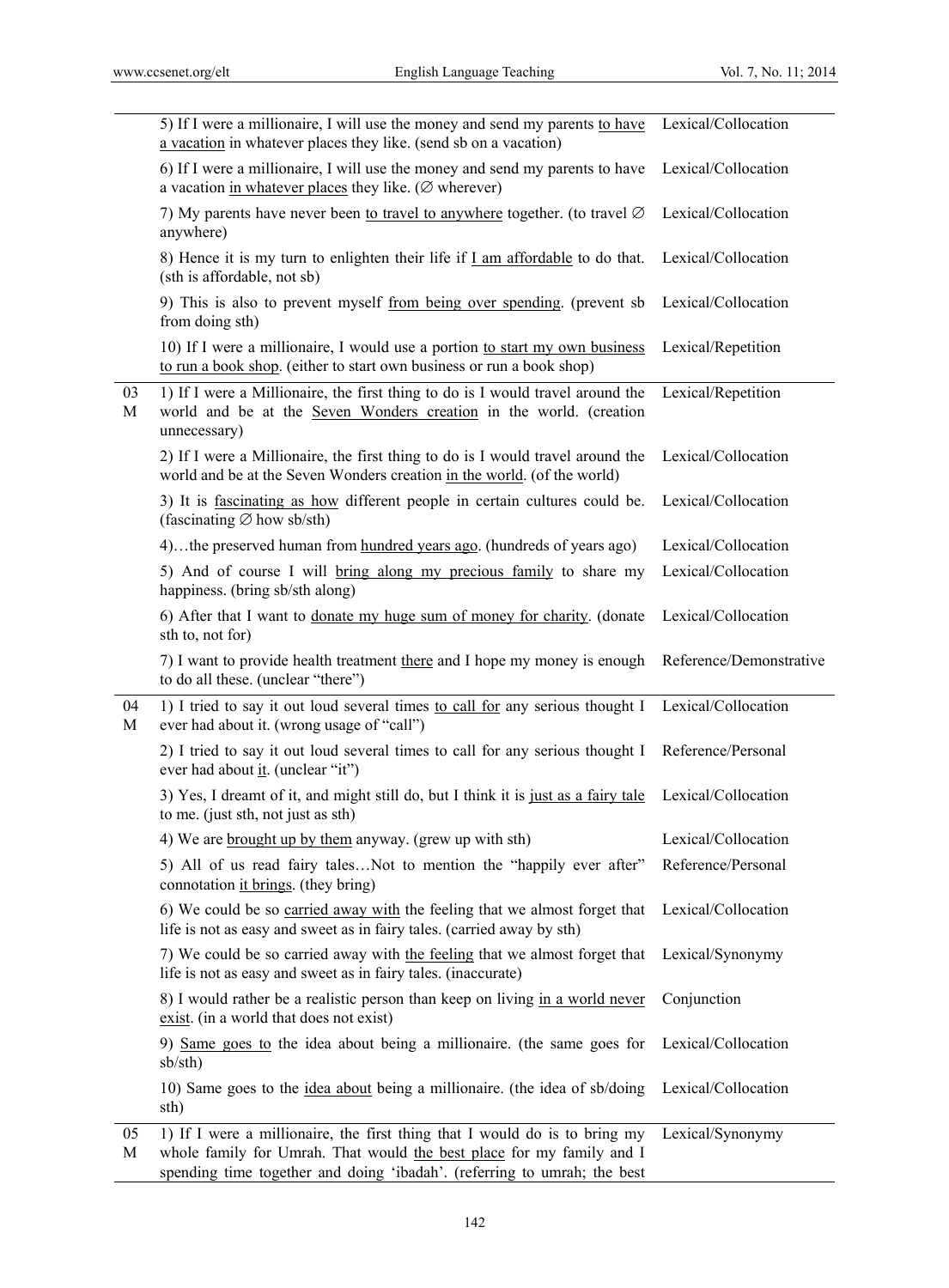|                 | thing, not place)                                                                                                                                                             |                         |
|-----------------|-------------------------------------------------------------------------------------------------------------------------------------------------------------------------------|-------------------------|
|                 | 2) If I have extra money, I would like to donate some to the <i>unfortunate</i><br>people such as the orphans and the old folks. (less fortunate)                             | Lexical/Collocation     |
| 06<br>M         | 1) I always think of myself be in certain places like in the New York where<br>I can go shopping and experience new things.                                                   | Lexical/Repetition      |
|                 | 2) I always think of myself be in certain places like in the New York where<br>I can go shopping and experience new things. (places like $\emptyset$ sth)                     | Lexical/Repetition      |
|                 | 3)  and I said to myself that one day I will go to this place and see it by my<br>own eyes. (these places)                                                                    | Reference/Demonstrative |
|                 | 4)  and I said to myself that one day I will go to this place and see it by my<br>own eyes. (see sth with own eyes)                                                           | Lexical/Collocation     |
|                 | 5) I know the feeling when you are in need but there is nobody is there                                                                                                       | Lexical/Repetition      |
|                 | 6) where there are a lot of beggars who ask money so that they can<br>continue their life. (ask for sth)                                                                      | Lexical/Collocation     |
|                 | 7) where there are a lot of beggars who ask money so that they can<br>continue their life. (continue on with their life)                                                      | Lexical/Collocation     |
| 07<br>M         | 1) At the same time, she could not help feeling sorry to her boyfriend who<br>was feeling unwell. (feel sorry for sb)                                                         | Lexical/Collocation     |
| ${\bf 08}$<br>H | 1) Just like when Beyonce sings "If I were a boy". Well, she can't. (she<br>isin't)                                                                                           | Ellipsis/Nominal        |
|                 | 2) I have this habit of spending every bit of cash I have when I go for a<br>shopping spree. (go on a shopping spree)                                                         | Lexical/Collocation     |
|                 | 3) To make it worse, my life motto is "Money is meant to be spent". (to<br>make things worse)                                                                                 | Lexical/Collocation     |
| 09<br>M         | 1)  and I had to play a character name Paul whose a kid at the age of 7.<br>(who is)                                                                                          | Reference/Personal      |
| 10<br>M         | 1) Little did I know, my 'hose' was almost full filled with urine or should I<br>say alcohol that I had the night before. (either full or filled)                             | Lexical/Repetition      |
|                 | 2) The moment I found the washroom situated near at a hidden corner<br>(either near or at)                                                                                    | Lexical/Repetition      |
|                 | 3) I quickly flashed in the toilet and discharge myself (relieved)                                                                                                            | Lexical/Collocation     |
| 11              | 1) which is an NGO to help the one who really in need. (those)                                                                                                                | Reference/Demonstrative |
| M               | 2) They will sponsor the poor children in all over the world                                                                                                                  | Lexical/Repetition      |
|                 | 3) They will sponsor the poor children in all over the world to let them have<br>a chance to learn, to study, and improve them into a better life.<br>(themselves)            | Reference/Personal      |
|                 | 4)  and improve them into a better life. (for)                                                                                                                                | Lexical/Collocation     |
|                 | 5) Besides from that, I will use half of the half million to backpack around<br>the world. (besides that)                                                                     | Lexical/Collocation     |
|                 | 6) I wish I can walk around the world, work there, live there for few<br>months, enjoy the leisure life, try a different life of what I have now.<br>(wrong usage)            | Reference/Demonstrative |
|                 | 7) I wish I can walk around the world, work there, live there for few<br>months, enjoy the leisure life, try a different life of what I have now.<br>(different from/to/than) | Lexical/Collocation     |
|                 | 8) Maybe this is not a realistic idea since I don't have any basic knowledge<br>on investment but I still want to try it. (knowledge in)                                      | Lexical/Collocation     |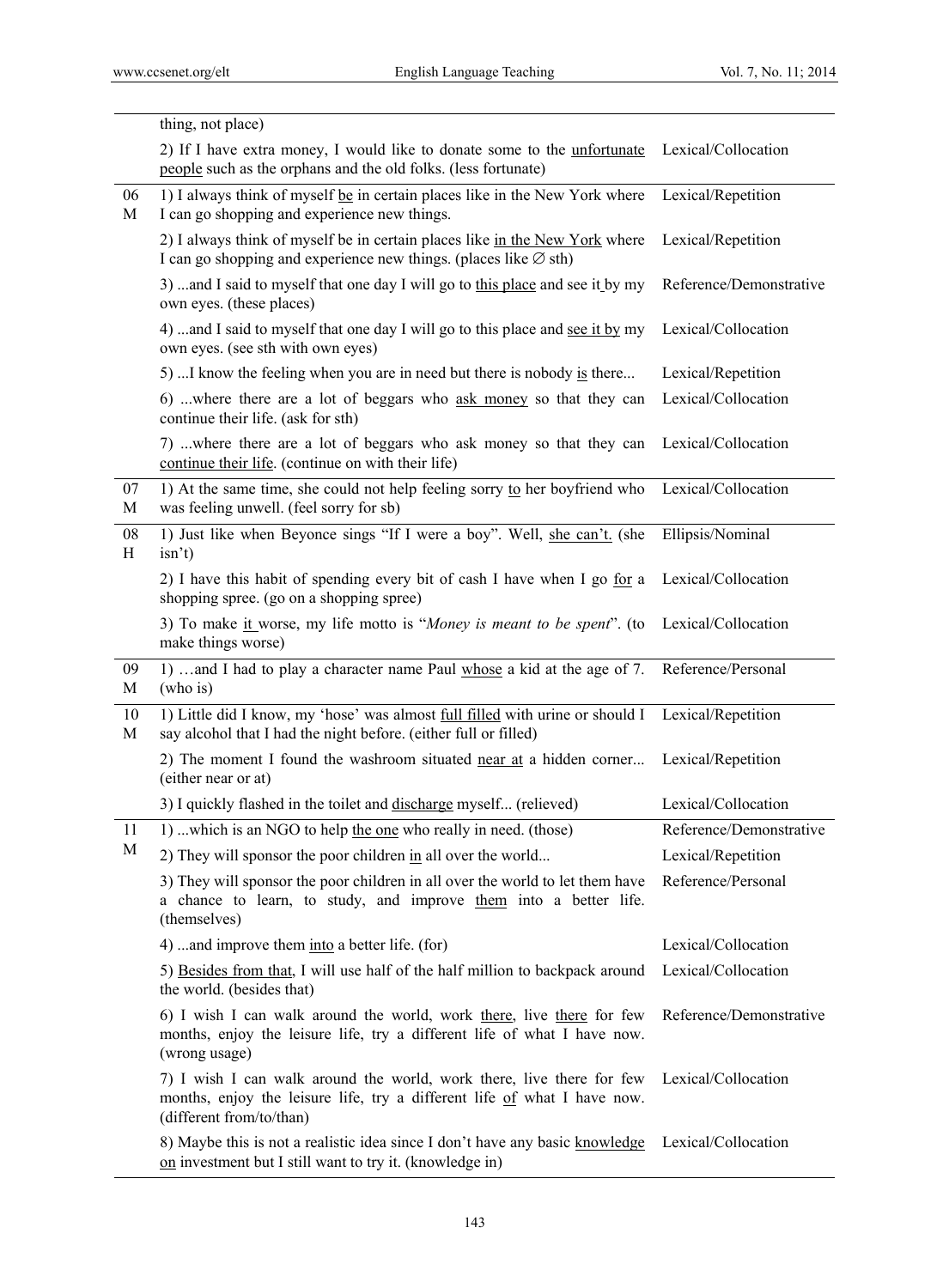| 12<br>H | 1)  I bet every single person in this world will raise their hands, so do I.<br>(as will I)                                                                                                                                                    | Ellipsis/Verbal     |
|---------|------------------------------------------------------------------------------------------------------------------------------------------------------------------------------------------------------------------------------------------------|---------------------|
|         | 2) I wish to set my foot in all the wonders of the ancient world and current<br>century. (set $\varnothing$ foot)                                                                                                                              | Lexical/Collocation |
|         | 3) I would love to donate to charity, perhaps could own a charity and<br>supports those that couldn't afford their education and medical expenses.<br>(who)                                                                                    | Reference/Personal  |
|         | 4) Helping those in need will give me an utmost satisfaction. (to give $\varnothing$<br>utmost satisfaction)                                                                                                                                   | Lexical/Collocation |
| 13<br>H |                                                                                                                                                                                                                                                |                     |
| 14<br>H |                                                                                                                                                                                                                                                |                     |
| 15<br>M | 1) Suddenly, a student fell over the floor because the floor was wet and<br>slippery. (fell onto sth)                                                                                                                                          | Lexical/Collocation |
|         | 2) We burst into laughs and as usual, I was the one who laughs louder.<br>(burst into laughter)                                                                                                                                                | Lexical/Collocation |
|         | 3) I slipped <u>over</u> the floor and my foods spilled on my uniform! (slipped on<br>sth)                                                                                                                                                     | Lexical/Collocation |
|         | 4) I slipped over the floor and my foods spilled on my uniform! (spilled<br>onto sth)                                                                                                                                                          | Lexical/Collocation |
|         | 5) Everybody burst into laughs at me. (either burst into laughter, or laughed<br>at me)                                                                                                                                                        | Lexical/Repetition  |
| 16<br>H | 1) Firstly, I would sponsor my whole family on a Europe tour! (sponsor<br>sb/sth for)                                                                                                                                                          | Lexical/Collocation |
| 17<br>M | 1) where not only I can play with my family and friends, but also I can<br>watch people come and play my most favourite sport.                                                                                                                 | Lexical/Repetition  |
| 18<br>H | 1) This is because I know how it feels like to be dependable on others all<br>the time as at the moment, I am depending on my father to send me to the<br>places that I want to go, and it is really annoying and embarrassing.<br>(dependent) | Lexical/Collocation |
|         | 2) Besides, I would like to invest the money on myself and my family so<br>that I will have my own savings in the future. (besides that)                                                                                                       | Lexical/Collocation |
|         | 3) Besides, I would like to invest the money on myself and my family so<br>that I will have my own savings in the future. (invest in sth)                                                                                                      | Lexical/Collocation |
| 19<br>M | 1) Who in the world does not want a lot amount of money? (a large<br>amount)                                                                                                                                                                   | Lexical/Collocation |
|         | 2) the first thing that I will do is to invest the money on my family and<br>myself. (invest in sth)                                                                                                                                           | Lexical/Collocation |
|         | 3) I would provide their needs as well as the facilities. (provide for)                                                                                                                                                                        | Lexical/Collocation |
|         | 4) I feel a great pain whenever I see them especially the children. Most of<br>them are not able to afford education for their children. (incorrect "them")                                                                                    | Reference/Personal  |
| 20<br>M | 1) So, we picked up a pink blouse which had a 40 percent discount tag on<br>it. (held up)                                                                                                                                                      | Lexical/Collocation |
|         | 2)  I took the opportunity to buy a very special jeans for my sister (pair<br>of jeans)                                                                                                                                                        | Lexical/Collocation |
|         | 3) After paying the items, we decided to go to the fourth floor. (paying for)                                                                                                                                                                  | Lexical/Collocation |
| 21      | 1) One of four, I had the opportunity of a lifetime to visit Mexico for three                                                                                                                                                                  | Ellipsis/Nominal    |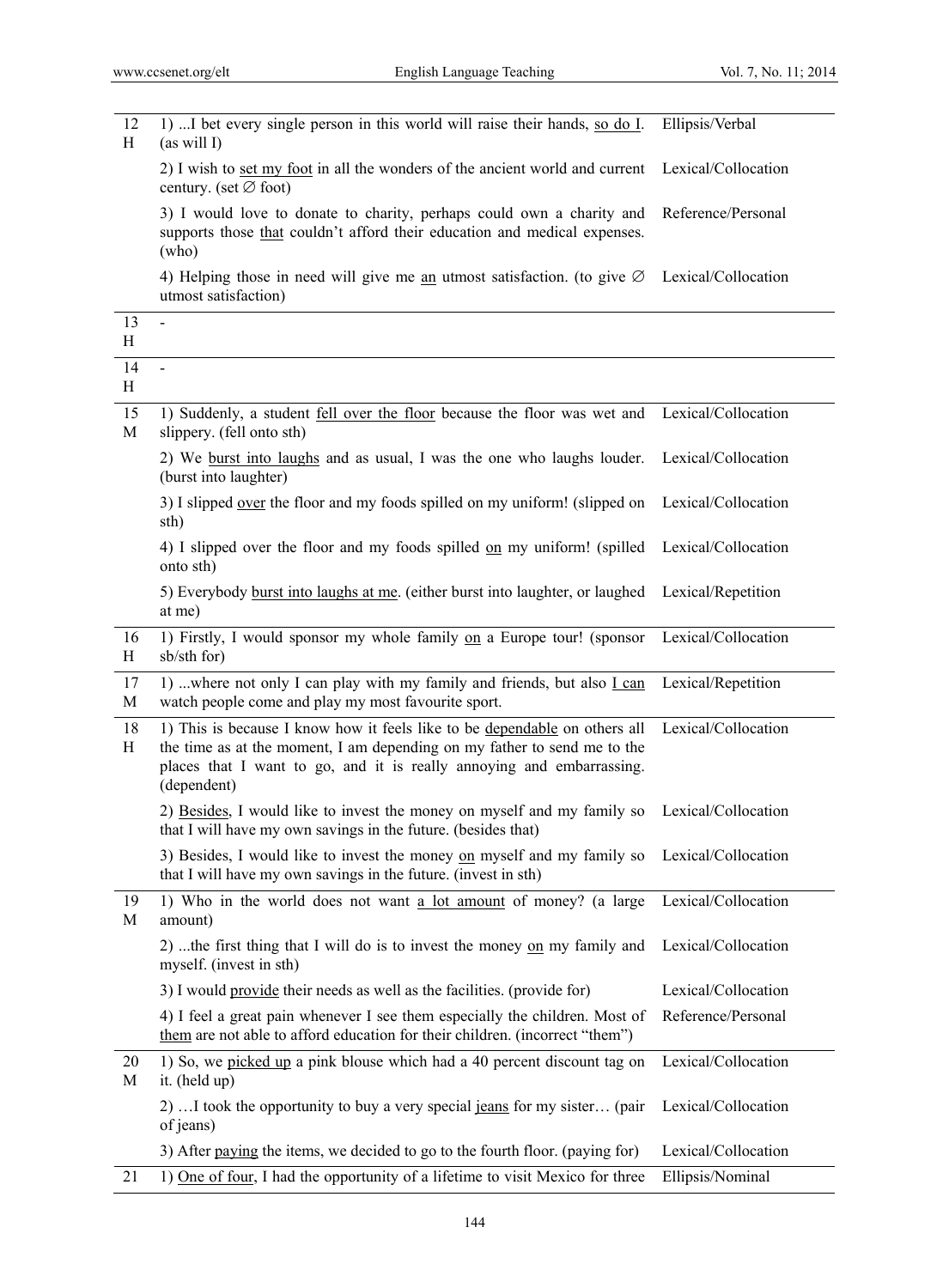| H                  | weeks. (unclear)                                                                                                                                                                                              |                         |
|--------------------|---------------------------------------------------------------------------------------------------------------------------------------------------------------------------------------------------------------|-------------------------|
| 22<br>$\mathbf{M}$ | 1) It took more than 12 hours and I just got paid for rm400 per month. (paid<br>RM400, not paid for)                                                                                                          | Lexical/Collocation     |
|                    | 2) Since that was my first time of working, so I did not really mind of<br>having only one hour break in the afternoon. (first time doing sth)                                                                | Lexical/Collocation     |
|                    | 3) Since that was my first time of working, so I did not really mind of<br>having only one hour break in the afternoon. (did not mind doing sth)                                                              | Lexical/Collocation     |
|                    | 4) I still remember the incident was happened after my lunch break.                                                                                                                                           | Lexical/Repetition      |
| 23<br>H            |                                                                                                                                                                                                               |                         |
| 24<br>H            | 1) To play my part in society, I would use a fair bit of my wealth to set up<br>centres in the city where people can come for help in terms of shelter. This<br>centre caters to the homeless (these centres) | Reference/Demonstrative |
| 25<br>M            | $\overline{a}$                                                                                                                                                                                                |                         |
| 26<br>H            | 1) mini car which he would use to travel from one place in his castle from<br>another. (from one place to another, not from)                                                                                  | Lexical/Collocation     |
| 27<br>$\mathbf{M}$ | 1) It is also important to get involve into charity, as there are many<br>unfortunate people who do not have the luxury to enjoy a comfortable life.<br>(get involved in sth)                                 | Lexical/Collocation     |
| 28<br>M            | 1) I had enrolled myself taking a short course in a skill-based learning<br>center somewhere near the town. (enrolled in sth)                                                                                 | Lexical/Collocation     |
|                    | 2) They were all had been so nice to me.                                                                                                                                                                      | Lexical/Repetition      |
|                    | 3) The first day I reached the hostel, I was getting into knowing my new<br>friends and roommates. (getting to know)                                                                                          | Lexical/Collocation     |
| 29<br>M            | 1) My most embarrassing experience happened to me not long time ago.<br>(not long ago)                                                                                                                        | Lexical/Collocation     |
|                    | 2) One day, my father asked me to accompany him to the hypermarket to<br>shop some groceries. (to shop for sth)                                                                                               | Lexical/Collocation     |
|                    | 3) After that, we have to queue in such a long line at the counter. (queue<br>up)                                                                                                                             | Lexical/Collocation     |
|                    | 4) Being tired waiting for so long, my father left me and said he will wait Lexical/Collocation<br>for me in the car. (tired of waiting)                                                                      |                         |
| 30<br>Н            |                                                                                                                                                                                                               |                         |

# **Appendix B**

Cohesive errors made by Medium-level proficiency students

*\*Cohesive errors are underlined, corrected in parentheses.* 

| Categories            | Subcategories | Erroneous sentences                                                                                                                                                  |
|-----------------------|---------------|----------------------------------------------------------------------------------------------------------------------------------------------------------------------|
| Reference<br>Personal |               | 1) A friend happened to know how to 'heal' this kind of sickness. They<br>were talking in Tamil asking and wailing us to leave the campsite.<br>(unspecified "they") |
|                       |               | 2) I tried to say it out loud several times to call for any serious thought I<br>ever had about it. (unclear "it")                                                   |
|                       |               | 3) All of us read fairy talesNot to mention the "happily ever after"<br>connotation it brings. (they bring)                                                          |
|                       |               | 4)  and I had to play a character name Paul whose a kid at the age of 7.                                                                                             |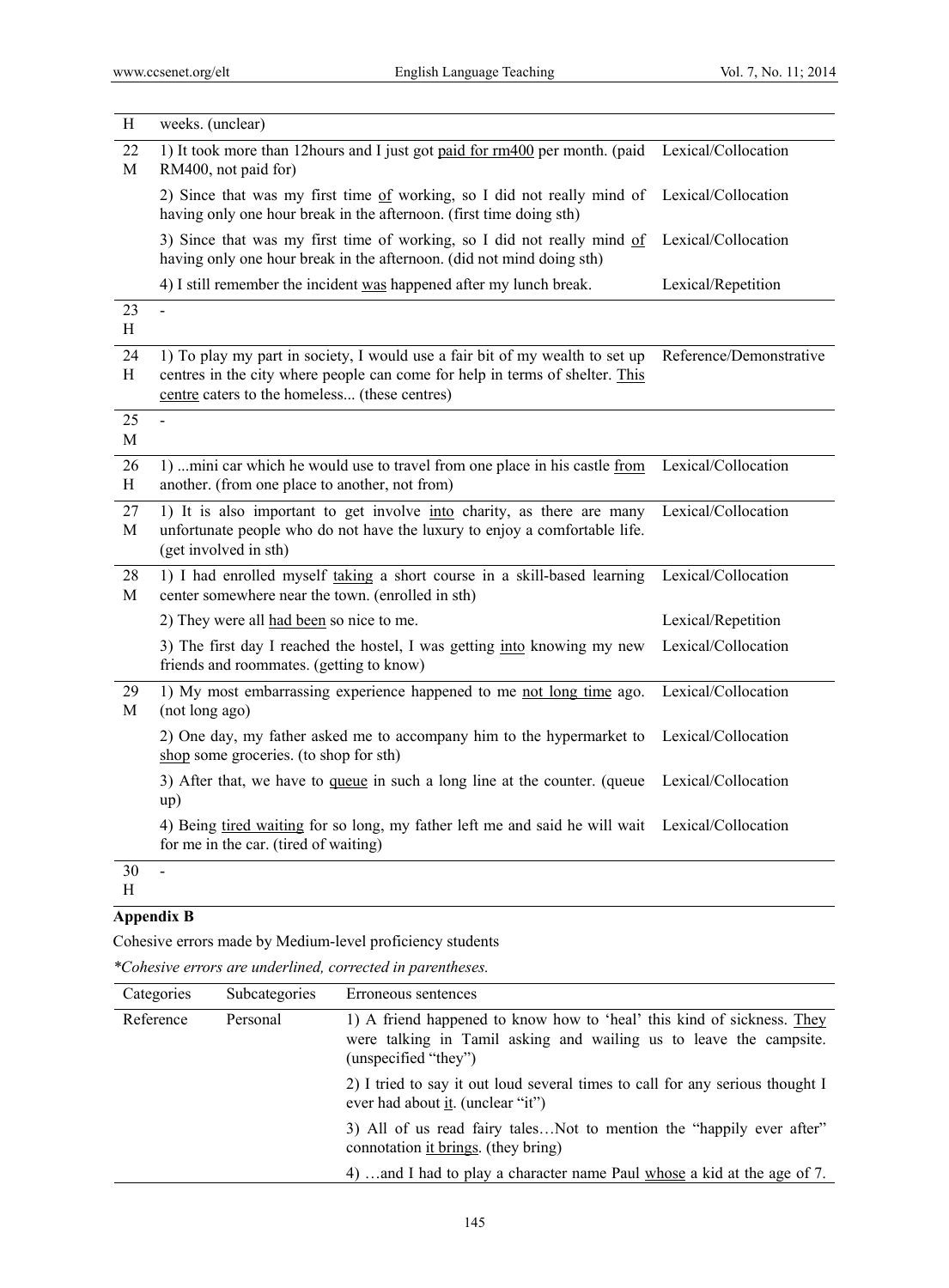|                     |               | (who is)                                                                                                                                                                                                                        |
|---------------------|---------------|---------------------------------------------------------------------------------------------------------------------------------------------------------------------------------------------------------------------------------|
|                     |               | 5) They will sponsor the poor children in all over the world to let them<br>have a chance to learn, to study, and improve them into a better life.<br>(themselves)                                                              |
|                     |               | 6) I feel a great pain whenever I see them especially the children. Most of<br>them are not able to afford education for their children. (incorrect "them")                                                                     |
|                     | Demonstrative | 1) I want to provide health treatment there and I hope my money is enough<br>to do all these. (unclear "there")                                                                                                                 |
|                     |               | 2)  and I said to myself that one day I will go to this place and see it by<br>my own eyes. (these places)                                                                                                                      |
|                     |               | 3) which is an NGO to help the one who really in need? (those)                                                                                                                                                                  |
|                     |               | 4) I wish I can walk around the world, work there, live there for few<br>months, enjoy the leisure life, try a different life of what I have now.<br>(wrong usage)                                                              |
|                     | Comparative   |                                                                                                                                                                                                                                 |
| Substitution        | Nominal       |                                                                                                                                                                                                                                 |
|                     | Verbal        |                                                                                                                                                                                                                                 |
|                     | Clausal       |                                                                                                                                                                                                                                 |
| Ellipsis            | Nominal       |                                                                                                                                                                                                                                 |
|                     | Verbal        |                                                                                                                                                                                                                                 |
|                     | Clausal       |                                                                                                                                                                                                                                 |
| Conjunction         |               | 1) I would rather be a realistic person than keep on living in a world never<br>exist. (in a world that does not exist)                                                                                                         |
| Lexical<br>cohesion | Repetition    | 1) Amazingly, another 3 more girls continued screaming and wailing like<br>crazy. (either another or more)                                                                                                                      |
|                     |               | 2) If I were a Millionaire, the first thing to do is I would travel around the<br>world and be at the Seven Wonders creation in the world. (creation<br>unnecessary)                                                            |
|                     |               | 3) I always think of myself be in certain places like in the New York<br>where I can go shopping and experience new things.                                                                                                     |
|                     |               | 4) I always think of myself be in certain places like in the New York<br>where I can go shopping and experience new things. (places like $\emptyset$ sth)                                                                       |
|                     |               | 5) I know the feeling when you are in need but there is nobody is there                                                                                                                                                         |
|                     |               | 6) Little did I know, my 'hose' was almost full filled with urine or should I<br>say alcohol that I had the night before. (either full or filled)                                                                               |
|                     |               | 7) The moment I found the washroom situated near at a hidden corner<br>(either near or at)                                                                                                                                      |
|                     |               | 8) They will sponsor the poor children in all over the world                                                                                                                                                                    |
|                     |               | 9) where not only I can play with my family and friends, but also I can<br>watch people come and play my most favourite sport.                                                                                                  |
|                     |               | 10) I still remember the incident was happened after my lunch break.                                                                                                                                                            |
|                     |               | 11) They were all had been so nice to me.                                                                                                                                                                                       |
|                     | Synonymy      | 1) We could be so carried away with the feeling that we almost forget that<br>life is not as easy and sweet as in fairy tales. (inaccurate)                                                                                     |
|                     |               | 2) If I were a millionaire, the first thing that I would do is to bring my<br>whole family for Umrah. That would the best place for my family and I<br>spending time together and doing 'ibadah'. (referring to umrah; the best |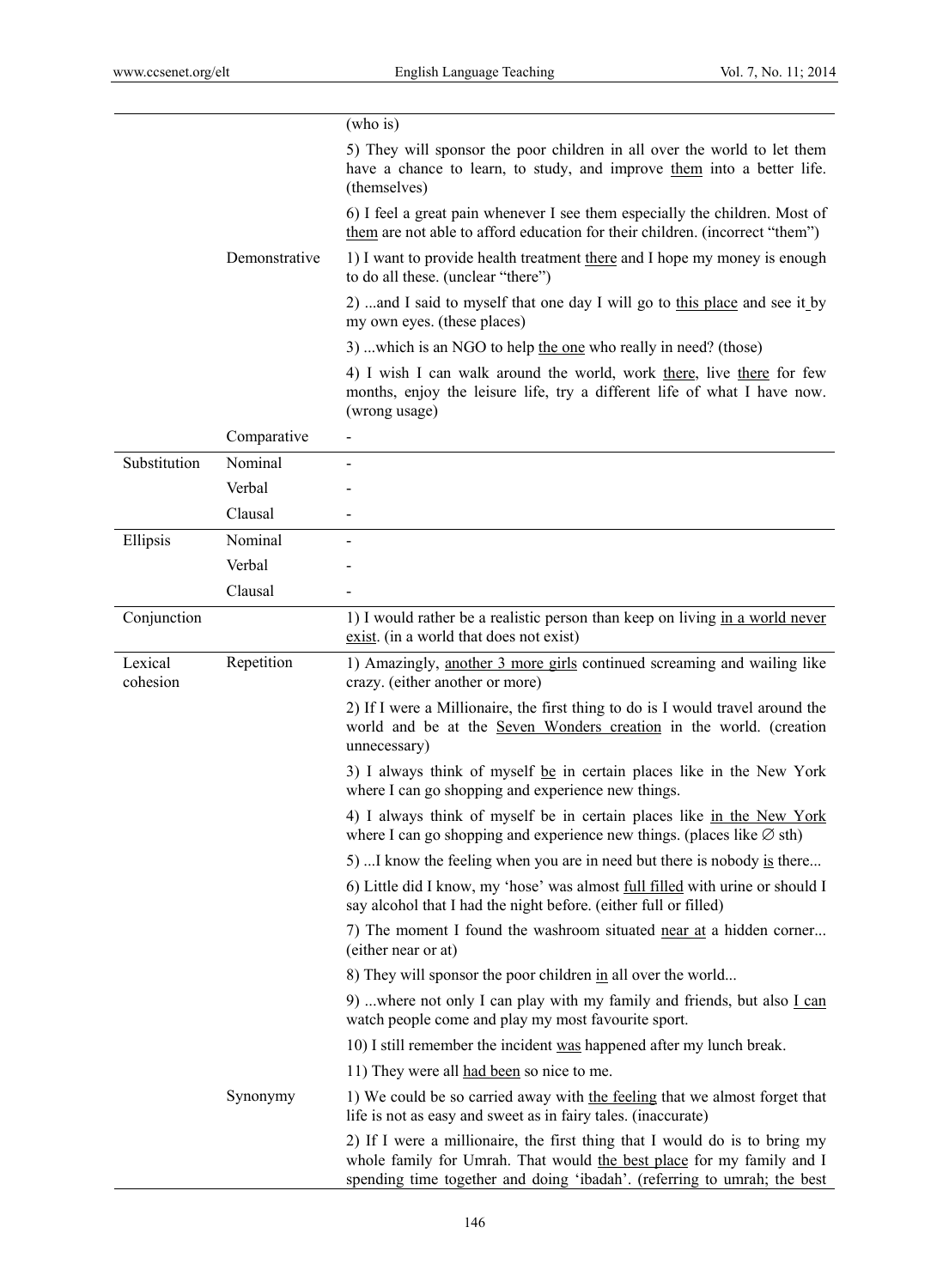|             | thing, not place)                                                                                                                                         |
|-------------|-----------------------------------------------------------------------------------------------------------------------------------------------------------|
| Antonymy    |                                                                                                                                                           |
| Hyponymy    |                                                                                                                                                           |
| Collocation | 1) The second night we stayed there, something happened. (On the second<br>night)                                                                         |
|             | 2) We were having fun with student's night performance when suddenly a<br>girl screamed loudly and went berserk. (have fun doing sth/have fun with<br>sb) |
|             | 3) They were talking in Tamil asking and wailing us to leave the campsite.<br>(wailing is an intransitive verb)                                           |
|             | 4) If I were a Millionaire, the first thing to do is I would travel around the<br>world and be at the Seven Wonders creation in the world. (of the world) |
|             | 5) It is fascinating as how different people in certain cultures could be.<br>(fascinating $\varnothing$ how sb/sth)                                      |
|             | 6) the preserved human from hundred years ago. (hundreds of years<br>ago)                                                                                 |
|             | 7) And of course I will bring along my precious family to share my<br>happiness. (bring sb/sth along)                                                     |
|             | 8) After that I want to donate my huge sum of money <u>for</u> charity. (donate<br>sth to, not for)                                                       |
|             | 9) I tried to say it out loud several times to call for any serious thought I<br>ever had about it. (wrong usage of "call")                               |
|             | 10) Yes, I dreamt of it, and might still do, but I think it is just as a fairy<br>tale to me. (just sth, not just as sth)                                 |
|             | 11) We are brought up by them anyway. (grew up with sth)                                                                                                  |
|             | 12) We could be so carried away with the feeling that we almost forget<br>that life is not as easy and sweet as in fairy tales. (carried away by sth)     |
|             | 13) Same goes to the idea about being a millionaire. (the same goes for<br>sb/sth)                                                                        |
|             | 14) Same goes to the idea about being a millionaire. (the idea of sb/doing<br>sth)                                                                        |
|             | 15) If I have extra money, I would like to donate some to the unfortunate<br>people such as the orphans and the old folks. (less fortunate)               |
|             | 16)  and I said to myself that one day I will go to this place and see it by<br>my own eyes. (see sth with own eyes)                                      |
|             | 17) where there are a lot of beggars who ask money so that they can<br>continue their life. (ask for sth)                                                 |
|             | 18) where there are a lot of beggars who ask money so that they can<br>continue their life. (continue on with their life)                                 |
|             | 19) At the same time, she could not help feeling sorry to her boyfriend<br>who was feeling unwell. (feel sorry for sb)                                    |
|             | 20) I quickly flashed in the toilet and discharge myself (relieved)                                                                                       |
|             | 21)  and improve them into a better life. (for)                                                                                                           |
|             | 22) Besides from that, I will use half of the half million to backpack<br>around the world. (besides that)                                                |
|             | 23) I wish I can walk around the world, work there, live there for few<br>months, enjoy the leisure life, try a different life of what I have now.        |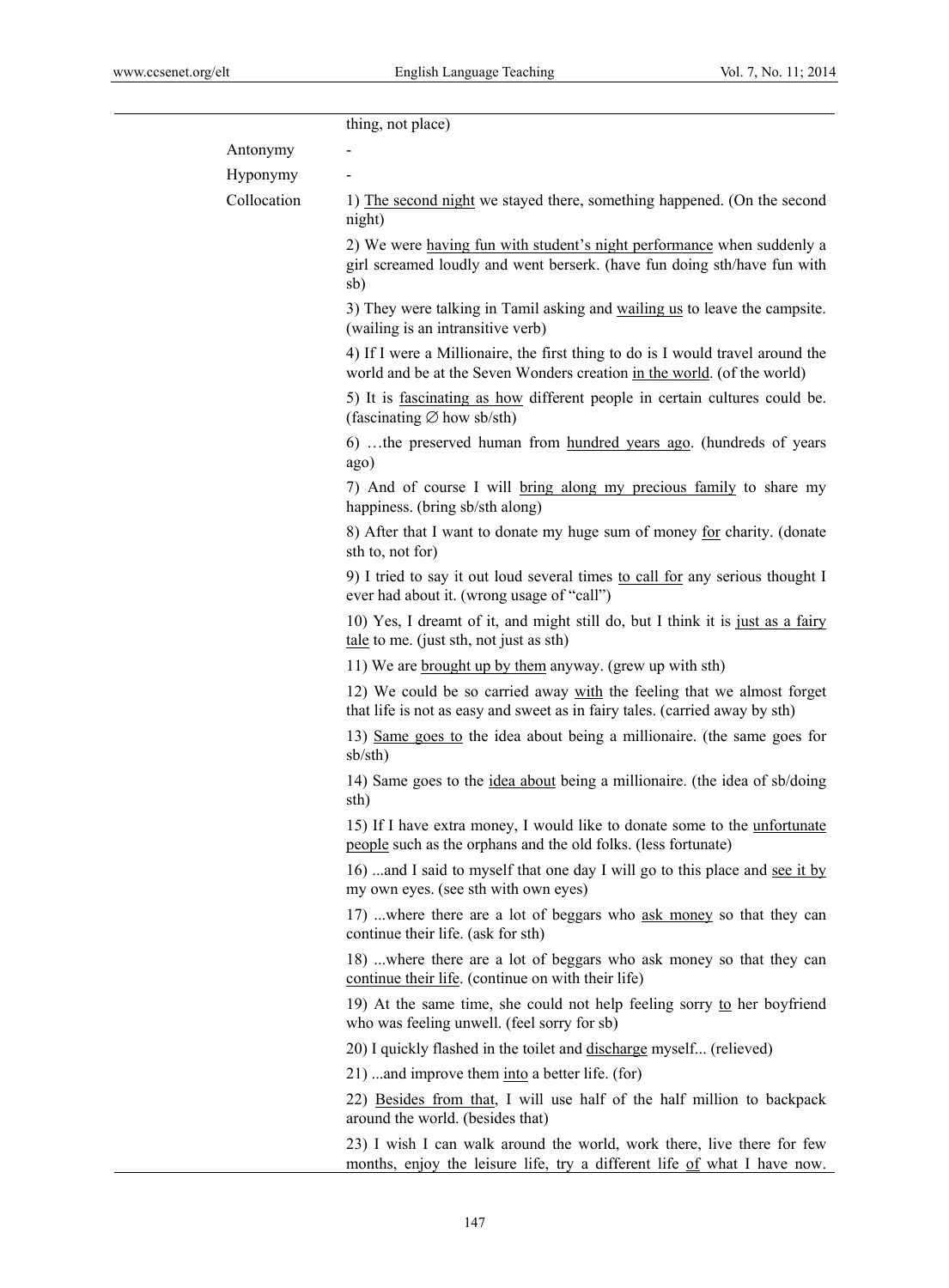(different from/to/than)

24) Maybe this is not a realistic idea since I don't have any basic knowledge on investment but I still want to try it. (knowledge in)

25) Suddenly, a student fell over the floor because the floor was wet and slippery. (fell onto sth)

26) We burst into laughs and as usual, I was the one who laughs louder. (burst into laughter)

27) I slipped over the floor and my foods spilled on my uniform! (slipped on sth)

28) I slipped over the floor and my foods spilled on my uniform! (spilled onto sth)

29) Who in the world does not want a lot amount of money? (a large amount)

30) ...the first thing that I will do is to invest the money on my family and myself. (invest in sth)

31) I would provide their needs as well as the facilities. (provide for)

32) So, we picked up a pink blouse which had a 40 percent discount tag on it. (held up)

33) …I took the opportunity to buy a very special jeans for my sister… (pair of jeans)

34) After paying the items, we decided to go to the fourth floor. (paying for)

35) It took more than 12hours and I just got paid for rm400 per month. (paid RM400, not paid for)

36) Since that was my first time of working, so I did not really mind of having only one hour break in the afternoon. (first time doing sth)

37) Since that was my first time of working, so I did not really mind of having only one hour break in the afternoon. (did not mind doing sth)

38) It is also important to get involve into charity, as there are many unfortunate people who do not have the luxury to enjoy a comfortable life. (get involved in sth)

39) I had enrolled myself taking a short course in a skill-based learning center somewhere near the town. (enrolled in sth)

40) The first day I reached the hostel, I was getting into knowing my new friends and roommates. (getting to know)

41) My most embarrassing experience happened to me not long time ago. (not long ago)

42) One day, my father asked me to accompany him to the hypermarket to shop some groceries. (to shop for sth)

43) After that, we have to queue in such a long line at the counter. (queue up)

44) Being tired waiting for so long, my father left me and said he will wait for me in the car. (tired of waiting)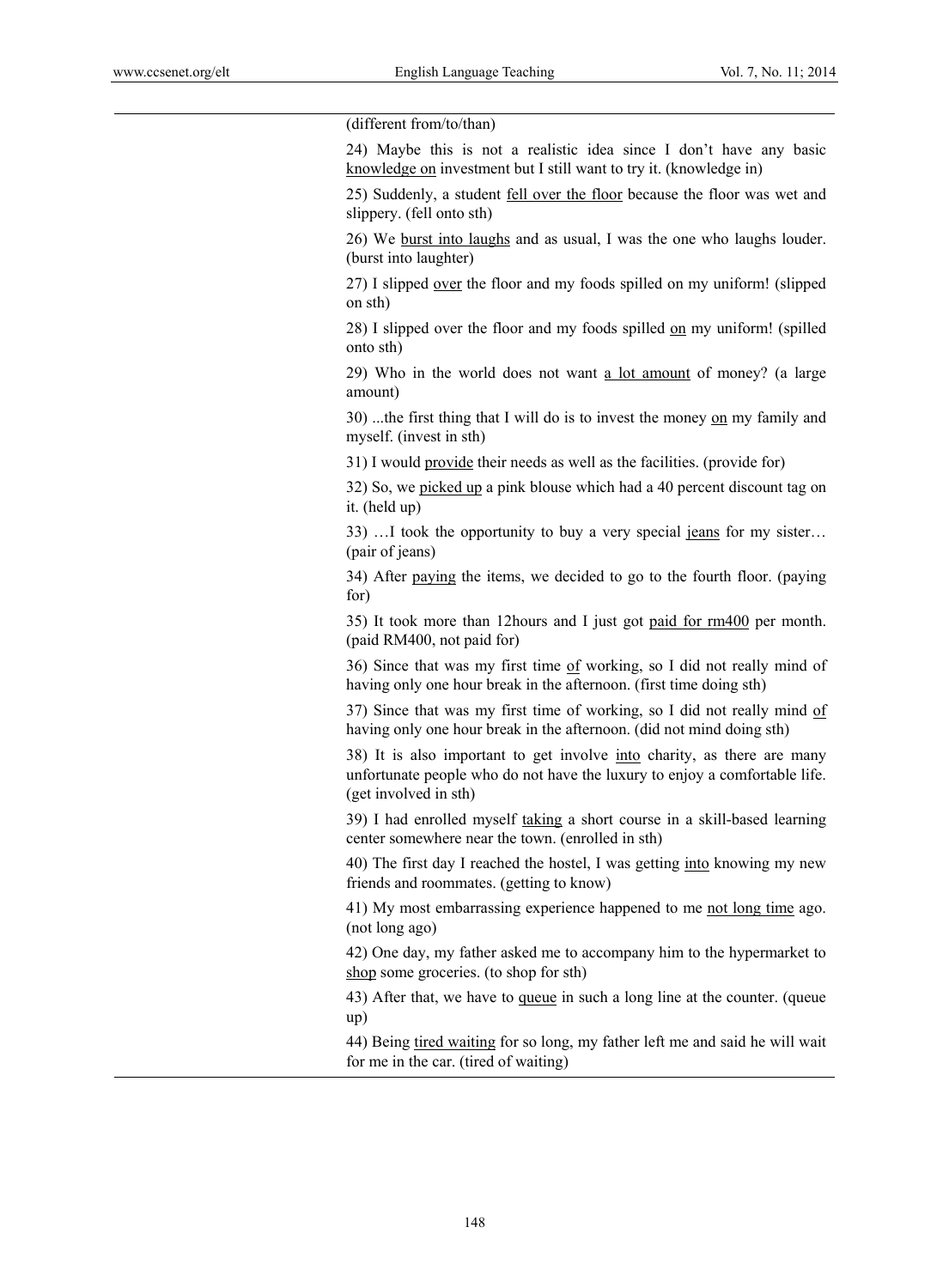# **Appendix C**

Cohesive errors made by High-level proficiency students

*\*Cohesive errors are underlined, corrected in parentheses.* 

| Categories          | Subcategories | Erroneous sentences                                                                                                                                                                                           |
|---------------------|---------------|---------------------------------------------------------------------------------------------------------------------------------------------------------------------------------------------------------------|
| Reference           | Personal      | 1) I would love to donate to charity, perhaps could own a charity and<br>supports those that couldn't afford their education and medical expenses.<br>(who)                                                   |
|                     | Demonstrative | 2) To play my part in society, I would use a fair bit of my wealth to set up<br>centres in the city where people can come for help in terms of shelter. This<br>centre caters to the homeless (these centres) |
|                     | Comparative   |                                                                                                                                                                                                               |
| Substitution        | Nominal       |                                                                                                                                                                                                               |
|                     | Verbal        |                                                                                                                                                                                                               |
|                     | Clausal       |                                                                                                                                                                                                               |
| Ellipsis            | Nominal       | 1) Just like when Beyonce sings "If I were a boy". Well, she can't. (she<br>isn't)                                                                                                                            |
|                     |               | 2) One of four, I had the opportunity of a lifetime to visit Mexico for three<br>weeks. (unclear)                                                                                                             |
|                     | Verbal        | 1) I bet every single person in this world will raise their hands, so do I.<br>(as will I)                                                                                                                    |
|                     | Clausal       |                                                                                                                                                                                                               |
| Conjunction         |               | 1) If I were a millionaire, I will use the money and send my parents to have<br>a vacation in whatever places they like. (to)                                                                                 |
| Lexical<br>cohesion | Repetition    | 1) If I were a millionaire, I would use a portion to start my own business to<br>run a book shop. (either to start own business or run a book shop)                                                           |
|                     | Synonymy      |                                                                                                                                                                                                               |
|                     | Antonymy      |                                                                                                                                                                                                               |
|                     | Hyponymy      |                                                                                                                                                                                                               |
|                     | Collocation   | 1) Thus, it is not wrong if I had dreamt myself to become a millionaire. (I<br>had dreamt of doing sth)                                                                                                       |
|                     |               | 2) If I were a millionaire, I would be the happiest person in the world. By<br>then, I can use the money to make a lot of my dreams to come true. (wrong<br>usage of "by then")                               |
|                     |               | 3) By then, I can use the money to make a lot of my dreams to come true.<br>(make dreams $\varnothing$ come true)                                                                                             |
|                     |               | 4) If I were a millionaire, I will use the money and send my parents to have<br>a vacation in whatever places they like. (send sb on a vacation)                                                              |
|                     |               | 5) If I were a millionaire, I will use the money and send my parents to have<br>a vacation in whatever places they like. ( $\varnothing$ wherever)                                                            |
|                     |               | 6) My parents have never been to travel to anywhere together. (to travel $\varnothing$<br>anywhere)                                                                                                           |
|                     |               | 7) Hence it is my turn to enlighten their life if $I$ am affordable to do that.<br>(sth is affordable, not sb)                                                                                                |
|                     |               | 8) This is also to prevent myself from being over spending. (prevent sb<br>from doing sth)                                                                                                                    |
|                     |               | 9) I have this habit of spending every bit of cash I have when I go for a<br>shopping spree. (go on a shopping spree)                                                                                         |